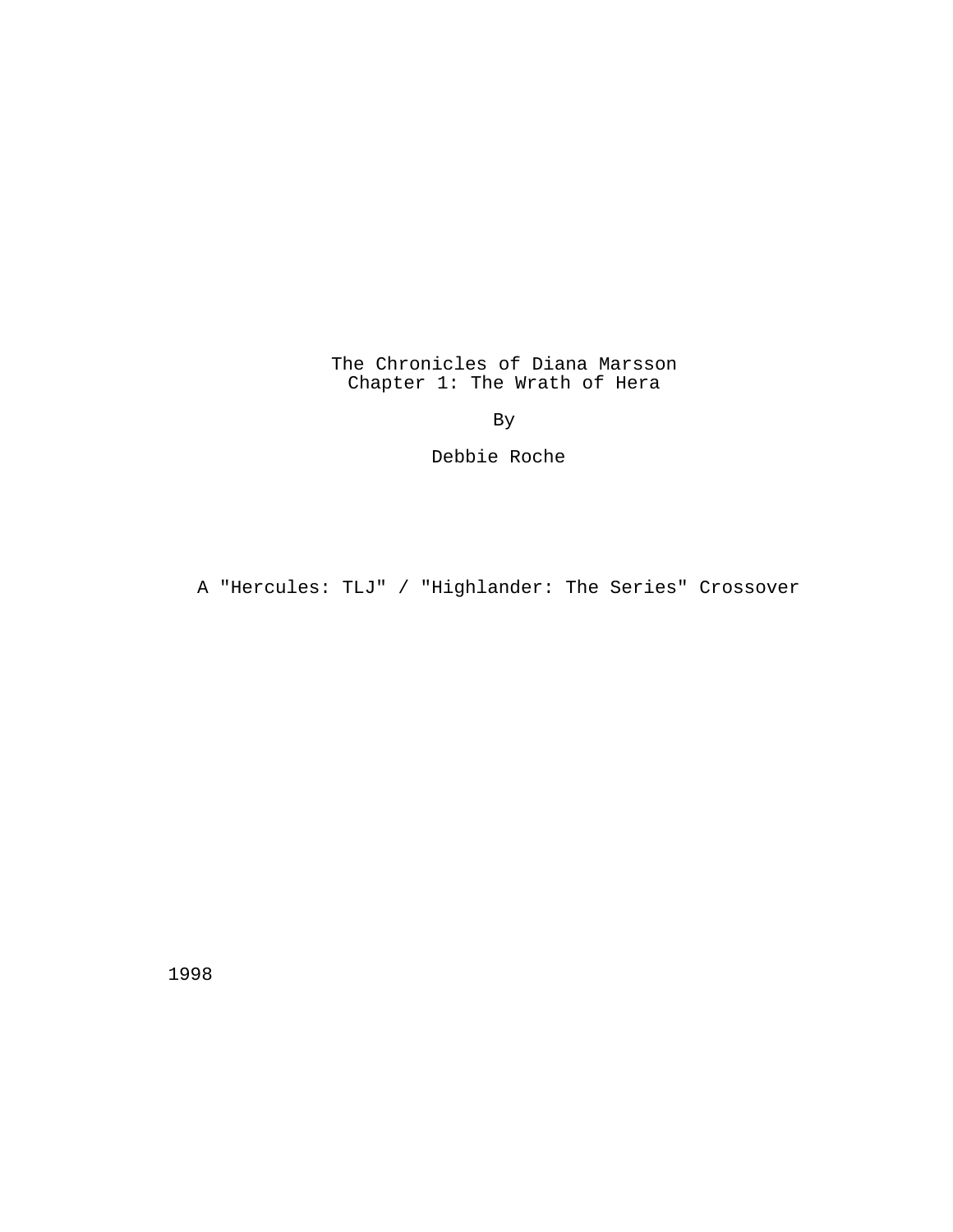# AUTHOR's NOTE

For the Purpose of this story, please accept the following:

- 1. **Hercules: The Legendary Journeys (HTLJ):** Ignore every episode that aired after the second season episode entitled *"The Wedding of Alcmene"* (April 1996). Since the events portrayed in YOUNG HERCULES (YH) technically take place before HTLJ even started, they are fair game. Also, any YH flashbacks that were part of a HTLJ episode are also fair game and can be alluded to.
- **2. Xena: Warrior Princess (XWP):** Ignore every episode that aired after the first season episode *"Death Mask"* (June 1996). Xena's first appearance in this saga, takes place shortly after the events of that episode. Any episode of Xena that does not directly impact the characters in HTLJ can still be deemed to have taken place. I mean Xena is doing something when she isn't in my story, right? (In other words, if, at the end of an episode everybody's fine, or back to normal, and no permanent damage is done, it is allowed and can be referred to)
- **3. Highlander: The Series:** Assume that, after learning Methos was one of the Four Horseman, MacLeod left Paris and returned to the States. Therefore, every episode after *"Revelations 6:8"* (Feb 1997) never happened.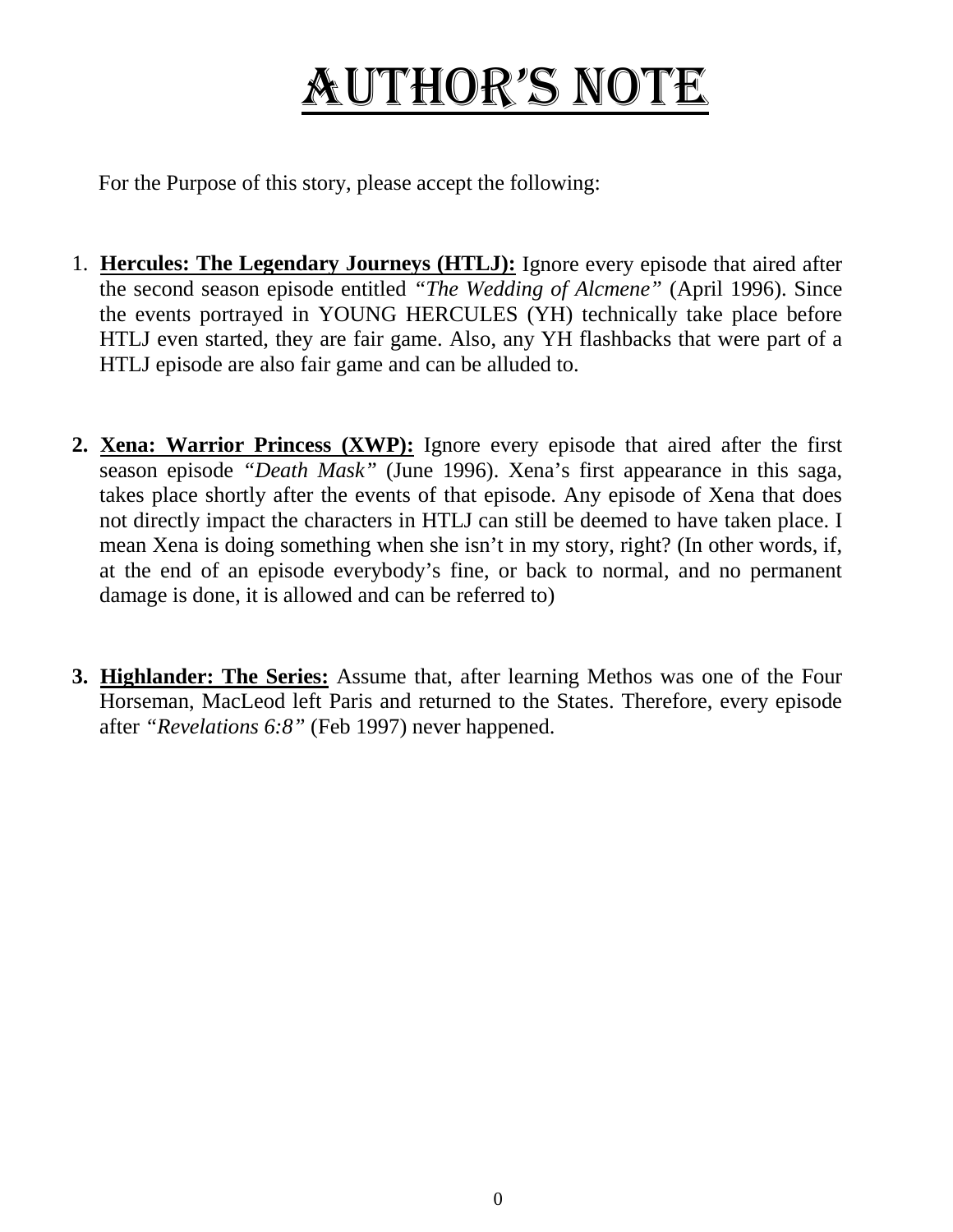# 1 EXT: VILLAGE OF CYZICUS 1

HERCULES and IOLAUS have just returned to the village after slaying the monster that had been taunting it. The villagers are happy and grateful and throw a celebration in their honor. Everyone is having fun. Singing, dancing, eating, etc. HERCULES is sitting at a table. IOLAUS walks over and joins him.

> IOLAUS You think Hera will ever learn that she would get more from people if she was just nice to them?

HERCULES I wouldn't hold my breath

Two young women approach their table. WOMAN #1 goes to IOLAUS and offers her hand.

> WOMAN #1 Would you care to dance with me, Iolaus?

IOLAUS looks to HERCULES. HERCULES gives him a "don't look at me" look. WOMAN #2 offers her hand to HERCULES.

# WOMAN #2

# Would you dance with me?

HERCULES and IOLAUS accept their hands and are heading to the dancing area when a peacock feather lands at HERCULES' feet. HERCULES stops and looks at the feather. IOLAUS notices the feather land as well. HERCULES, IOLAUS, and the two women, look up. HERA's eyes appear in the sky, staring down at them. The women scream and run. The villagers look to see what the women are screaming at, and see HERA's eyes. They all scream, running for cover, or into their houses. HERCULES and IOLAUS stay put. HERCULES just stares up at HERA.

> HERCULES This is between you and me, Hera. Leave them out of this.

> HERA You have interfered one too many times, Hercules. This will be the last time.

IOLAUS (mutter) I wouldn't count on it.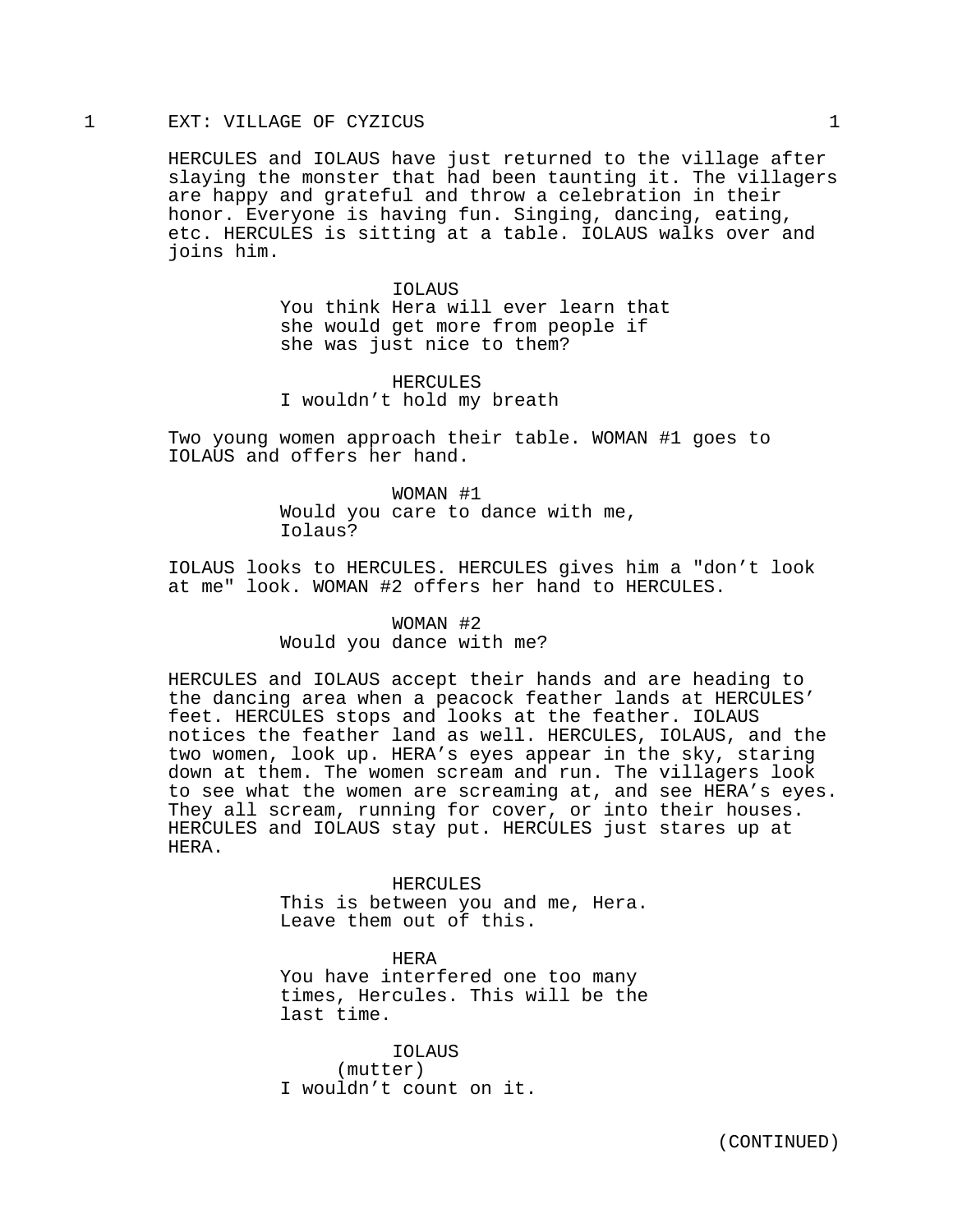HERA raises HERCULES off the ground. HERCULES struggles to get out of her invisible hold on him. IOLAUS is stunned.

> IOLAUS Herc... (beat)

Herc...

HERA You shall never bother me again, Hercules. NEVER!

HERA glares at IOLAUS.

HERA Say good-bye to your friend. Forever!

HERA laughs, and tosses HERCULES. IOLAUS watches HERCULES going up. A vortex appears out of nowhere, and sucks HERCULES in. IOLAUS turns to HERA, who is still laughing.

> IOLAUS What have you done to him?

HERA I have sent him away.

IOLAUS

Away?

HERA Yes. Away. To a place where he can never again interfere in my plans. And, unless you wish to join him...

IOLAUS When Zeus finds out what you've done, he'll...

HERA

Zeus?!?

HERA laughs her evil laugh and vanishes. IOLAUS has a puzzled look on his face. He wonders just what HERA could have meant by that statement. Surely Zeus wouldn't let her get away with what she did. Would he? While he is thinking, the villagers start to emerge, one by one, from their houses or other hiding spots. They notice that HERCULES is missing.

> VILLAGER #1 Where's Hercules?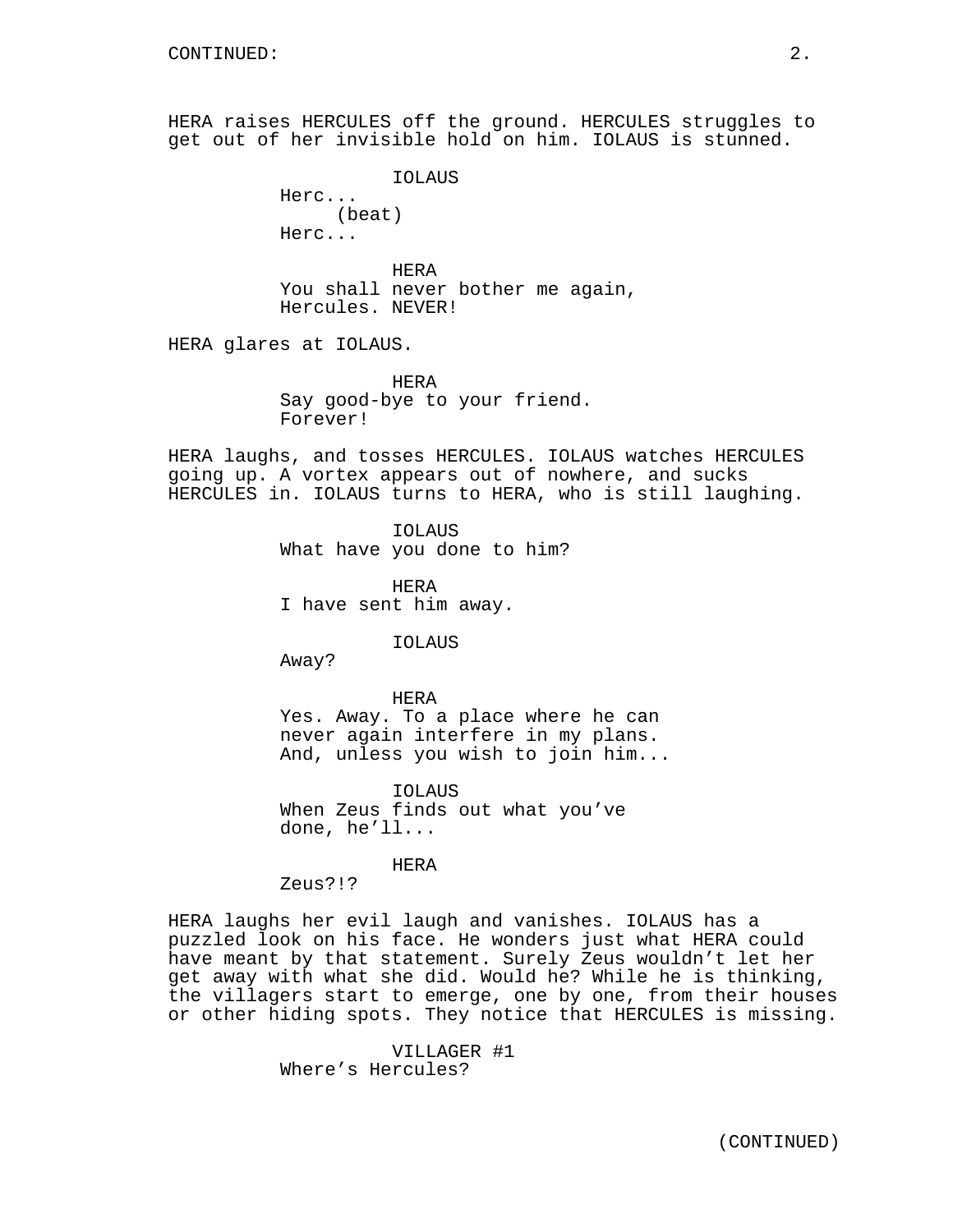VILLAGER #2 Yeah, where'd he go?

IOLAUS picks up the feather. He looks at it and then back at the sky, wondering the same thing. The villagers approach IOLAUS.

> VILLAGER #3 Hera took him. I saw it.

VILLAGER #4 Zeus'll protect him.

VILLAGER #5 Yeah. Zeus'd never let Hera hurt his son.

VILLAGER #6 Are you sure on that? I mean he let her kill Herc's wife and kids, remember?

VILLAGER #7 That's right. He didn't even try to stop her. What makes you think this time will be different?

The woman that had asked HERCULES to dance, walks up to IOLAUS. IOLAUS is still staring at the sky. Wondering where his friend might be.

> WOMAN #2 Iolaus, what happened? Where is he? Did...

IOLAUS looks down at the ground, and then at the woman. She notices the feather in his hands. He says his line, with a dazed, questioningly tone in his voice.

> IOLAUS I think Hera banished him.

#### VILLAGERS

What?

WOMAN #2 What do you mean, banished him?

IOLAUS She said that she sent him to a place where he can never again interfere in her plans.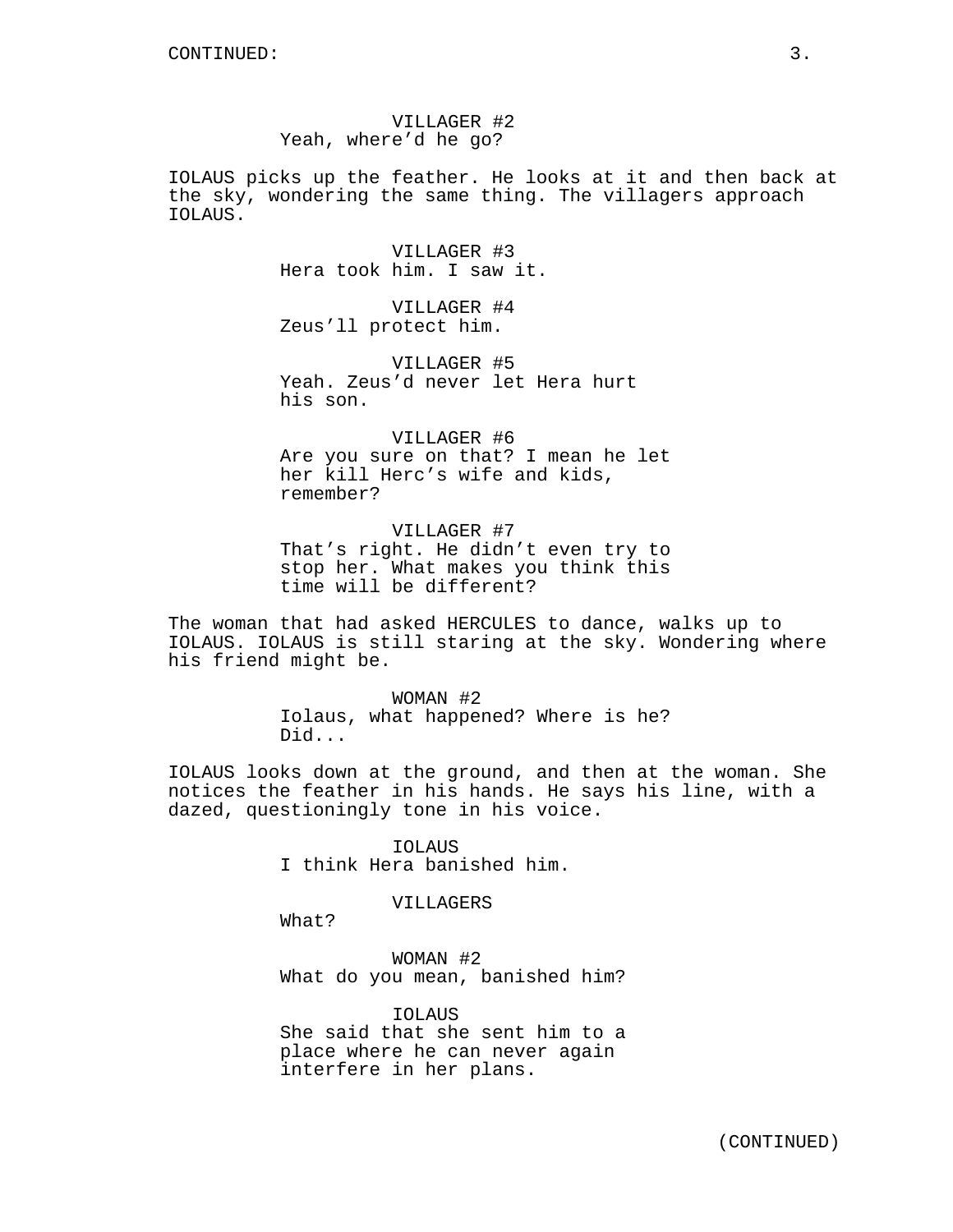WOMAN #2 What does that mean?

IOLAUS says next line as his eyes return to the sky.

IOLAUS I have no idea.

JUMP TO:

### **SATURDAY JUNE 1st 1996 - Toronto ON, Canada, North America**

2 EXT: BACKYARD (1:00PM EST) 2

It is a hot summer day. A woman, DIANA MARSSON, is lounging in her backyard. She is sitting in a chair. The chair is at a table that has an umbrella on it. On the table, is a pitcher of fruit punch with ice cubes in it, and a glass of punch as well. There are also a few books on the table. She is reading a book on Ancient Greek Mythology. She is wearing sunglasses, a metal bracelet on her right wrist, and a watch on her left. (Note: She is always wearing the bracelet.) She is deep in thought, enjoying the day and the book she is reading, when all of a sudden there is a gust of wind. She looks up and sees a vortex of some kind open up in the sky above her pool.

## DIANA

What the...

Her sentence is cut off when something/someone, comes through the vortex.

DIANA

Oh my god! What...

The "someone/something" crashes into her pool. There is a splash. She looks at the pool, and sees a man in it. She removes her shades to get a better look at the hunk that has fallen from the sky.

## DIANA

Mm, mm, mmm. He's cute. I wonder...

The vortex disappears just as quickly as it appeared.

PAN TO: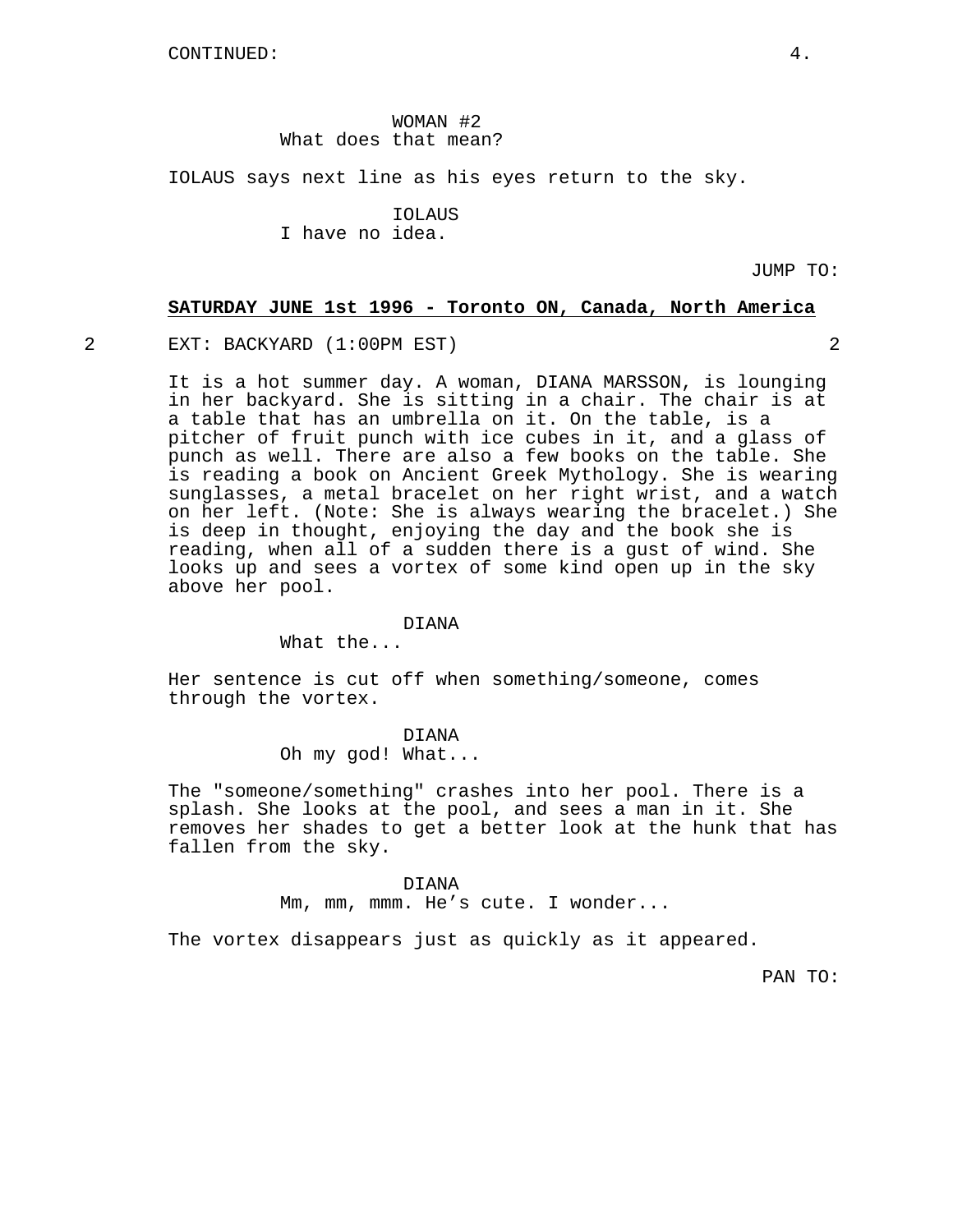# 3 FOCUS ON POOL 3

The man that has fallen from the sky, is HERCULES. He mutters the following line to himself.

> HERCULES Hera. I'll get you for this.

HERCULES gets out of the pool and notices his surroundings. He doesn't recognize anything. He mutters the following line to himself.

## HERCULES

Where am I?

He notices the woman staring at him, and walks over to her.

#### PAN TO:

4 FOCUS ON DIANA 4

DIANA sees the man approaching. She takes in his clothes, and thinks to herself that he looks like a character out of one of the books she's been reading. She mutters the following line to herself.

> DIANA He looks like a Greek god!

HERCULES reaches DIANA, dripping wet.

HERCULES

Hi. (beat) Could you please tell me how to get to Cyzicus?

DIANA looks at him stunned. Where did he say?

DIANA

Where?

HERCULES

Cyzicus?

DIANA

(beat) Who are you?

#### HERCULES

Sorry.

HERCULES extends his hand.

5.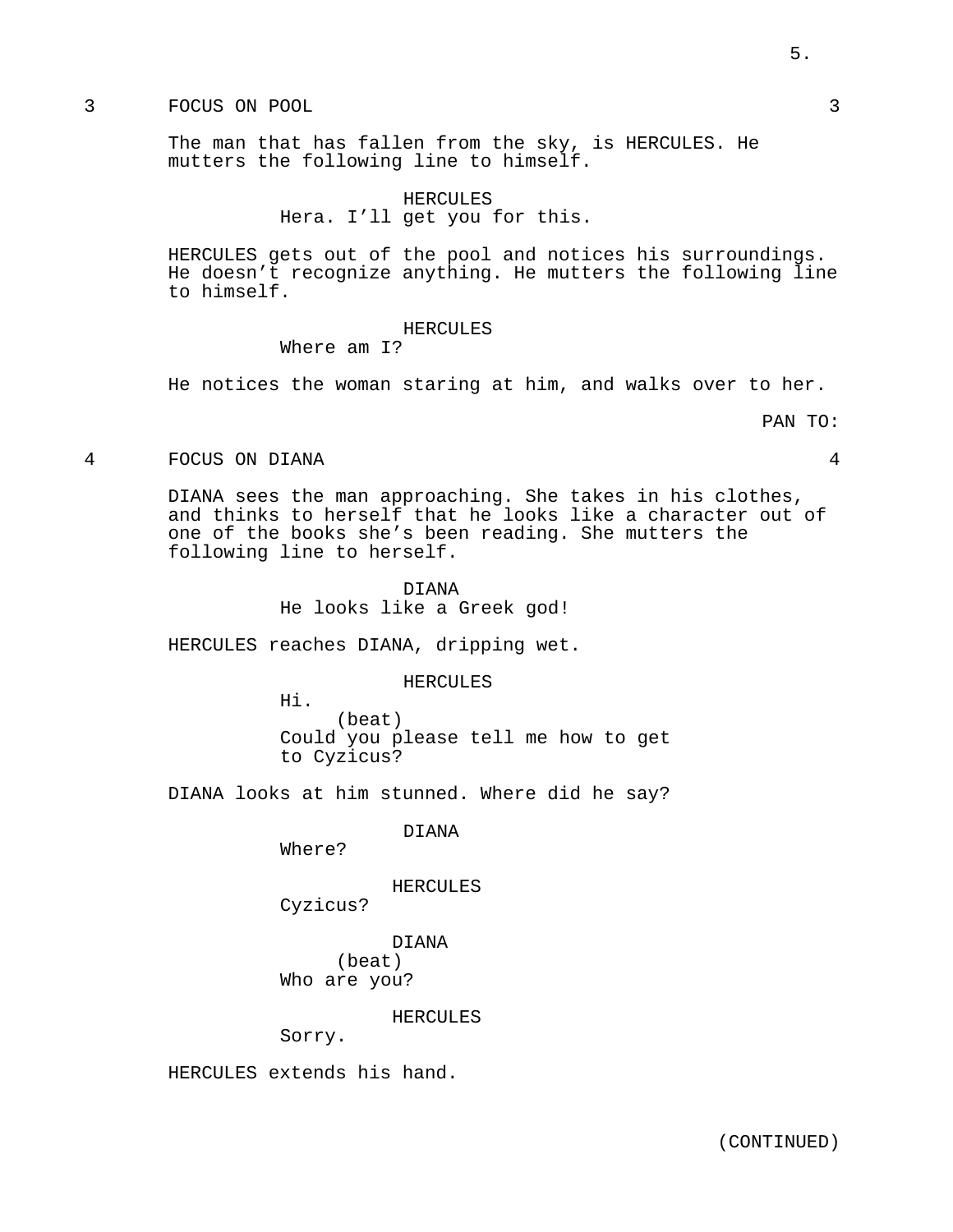HERCULES

I'm Hercules.

DIANA raises an eyebrow.

DIANA Hercules? (smile) I bet you got teased a lot as a kid.

HERCULES looks at her with a raised eyebrow.

HERCULES

What?

DIANA About your name. I bet being named after the mythical son of Zeus must have...

HERCULES (raise eyebrow) Mythical? (beat) I think you're mistaken. I am Hercules. I am the son of Zeus. I'm no myth.

DIANA looks at HERCULES disbelievingly.

DIANA Right. Sure you are.

HERCULES Look, if you could just tell me which way it is to Cyzicus, I'll be on my way.

DIANA Sorry. I can't do that.

HERCULES

Why not?

DIANA I've never heard of it. (beat) Where is it?

HERCULES doesn't understand what the problem is. He starts to notice his surroundings, and the clothing the woman is wearing. None of it seems familiar. None of it. And what was all that "noise" he was hearing.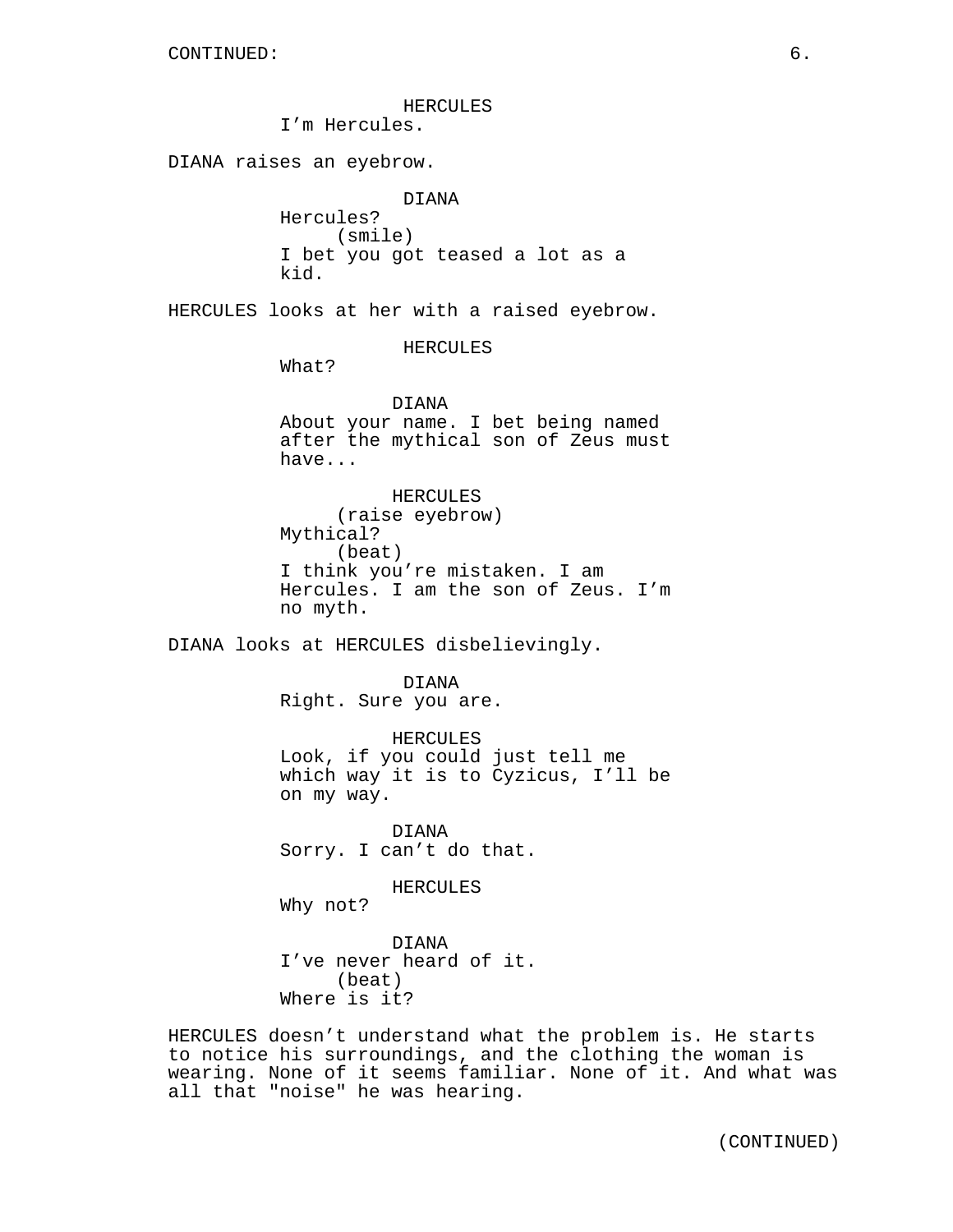HERCULES O-kay. (beat) If you could just tell me where I am, I'll find my own way.

DIANA just stares at him.

HERCULES

Miss? (beat) What city is this?

## DIANA

Toronto.

Now it's HERCULES' turn to be confused.

HERCULES Toronto? Never heard of it.

DIANA Right. One of the biggest cities in the country, and you've never...

HERCULES The only big cities I know of, are Athens, Corinth...

DIANA raises an eyebrow.

DIANA Athens & Corinth?

HERCULES

Yeah.

DIANA Athens & Corinth are in Greece!

HERCULES

Your point?

DIANA This isn't Greece!

HERCULES looks at her with a raised eyebrow.

HERCULES

It isn't?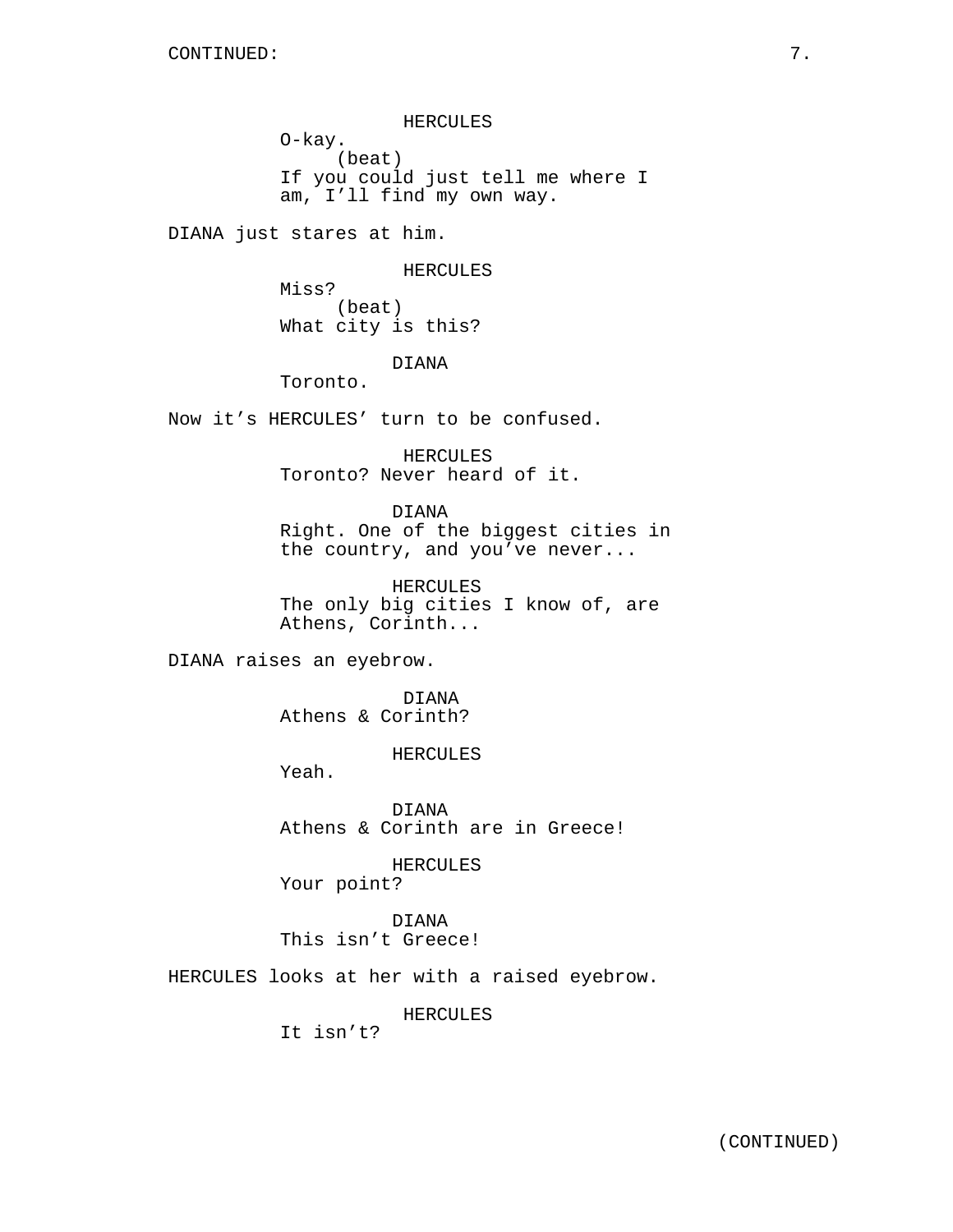DIANA Nope. It isn't.

HERCULES If this isn't Greece...

HERCULES looks around.

HERCULES Then where is it? Where am I?

DIANA

Canada.

HERCULES

Where?

# DIANA

Canada.

HERCULES still has a confused look on his face.

DIANA On the continent of North America.

HERCULES still has a confused look on his face.

DIANA Greece is in Europe. Across the ocean.

HERCULES still has a confused look on his face.

DIANA I think you must have hit your head when you landed in my pool. I...

DIANA wonders just how he managed to get in her pool in the first place.

DIANA

Wait. (beat) Just how did you get in my pool? Where did you come from? What was that... that... vortex? Where'd it come from?

HERCULES Well, I... I...

DIANA realizes that HERCULES has been standing the whole time. She offers him a seat.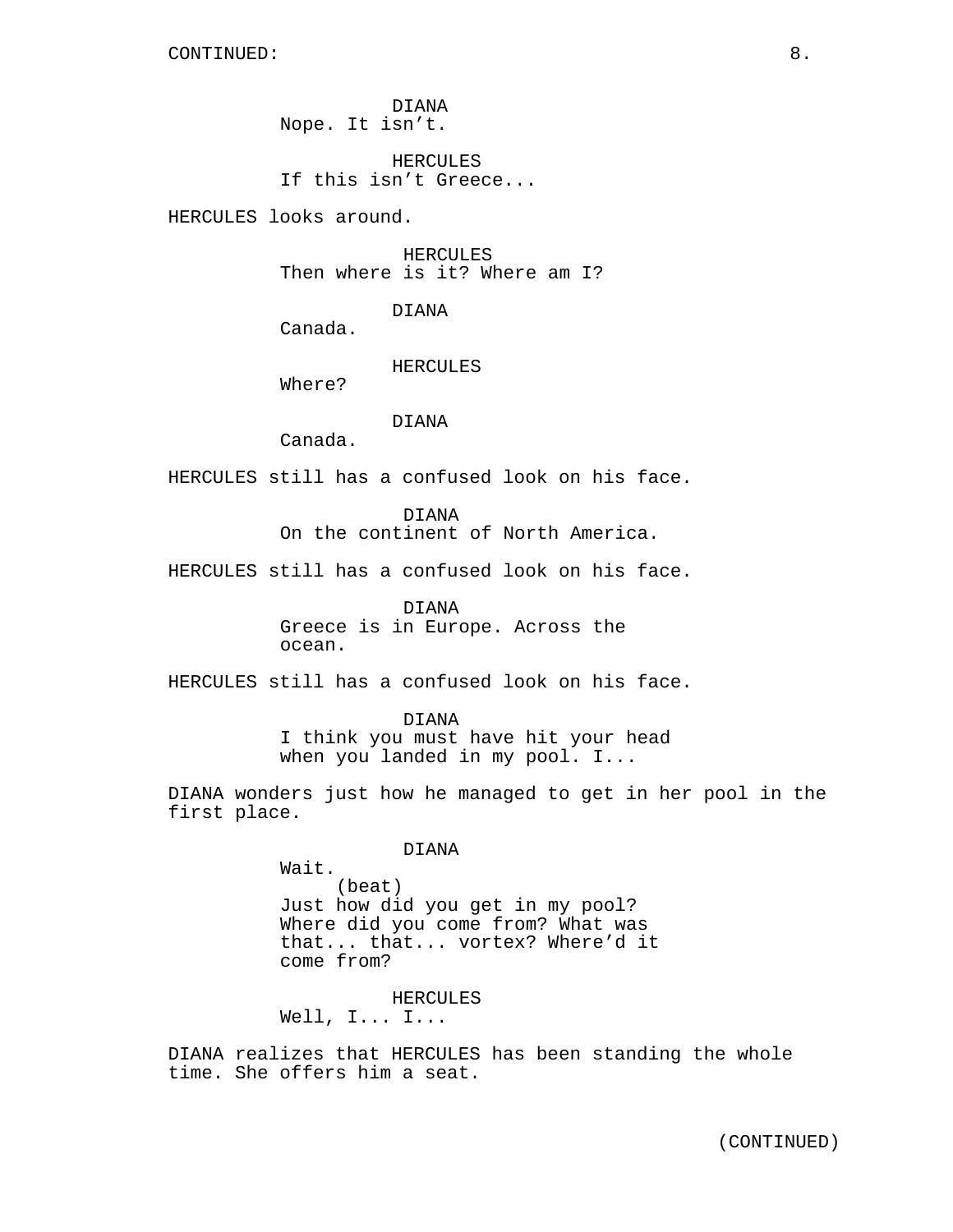DIANA Where are my manners. Please, have a seat.

#### HERCULES

Thanks.

HERCULES sits in the vacant chair she offered to him. DIANA wonders if he is thirsty.

> DIANA Want a drink?

DIANA indicates the fruit punch.

DIANA

It's cold.

HERCULES

Sure. Thanks.

DIANA pours HERCULES a drink. HERCULES takes the glass from her hands and takes a drink.

> DIANA So, how did you...

## HERCULES

Well, Iolaus and I had just killed a monster that was harassing the village of Cyzicus and the villagers were throwing us a party, when Hera decided that I'd interfered one too many times and she tossed me. I landed here.

DIANA

(raise eyebrow) Hera? (beat) You were tossed by Hera?

HERCULES Yeah. She really hates me.

DIANA You're really sticking to this Hercules stuff, aren't you?

HERCULES

What?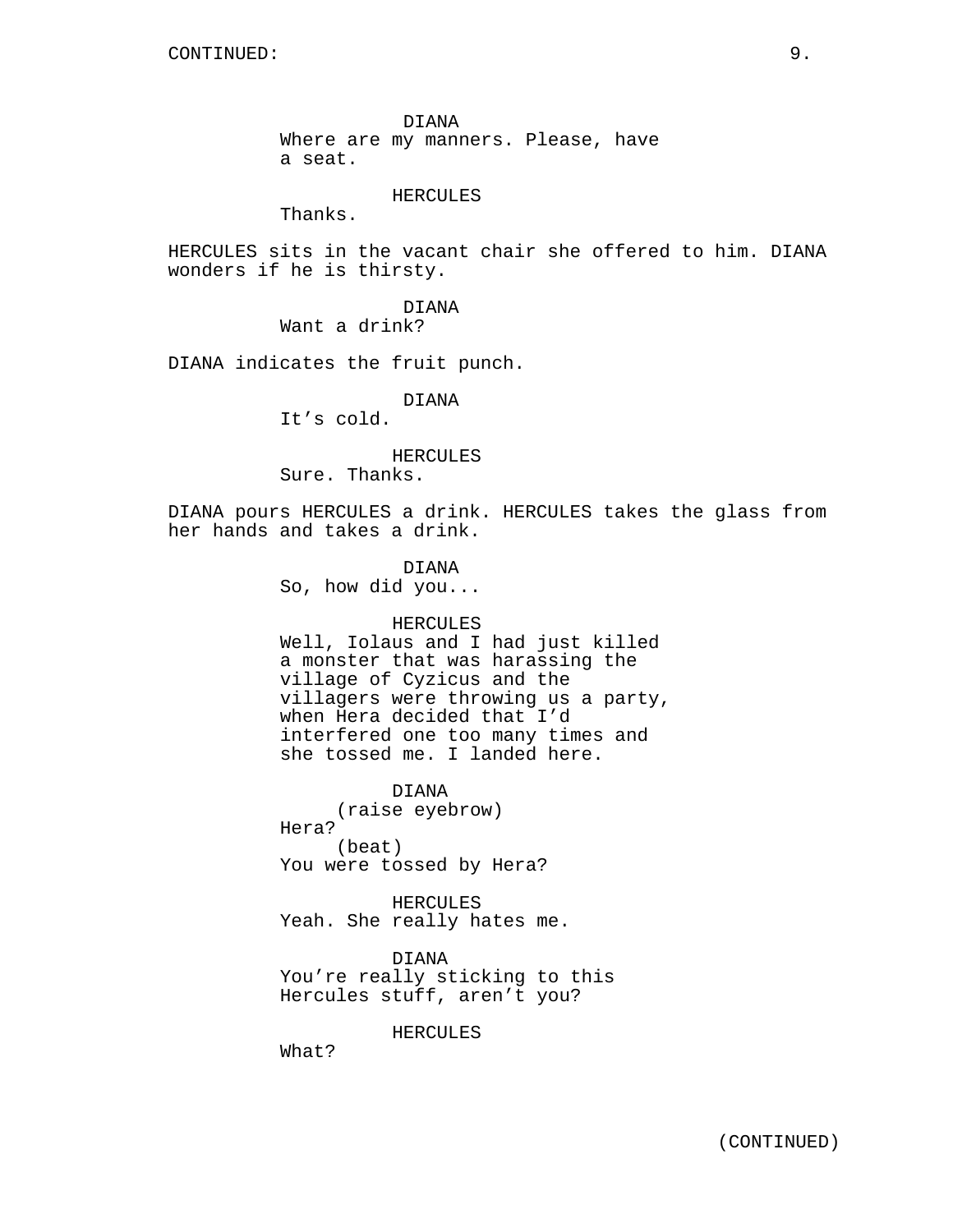DIANA Who put you up to this?

HERCULES No one put me up to this. (beat) I am Hercules. (beat) And, if Greece really is across the ocean, I better get going. Iolaus will be worried.

HERCULES rises from the table.

DIANA Iolaus. You mean the same Iolaus who helped you kill that monster?

HERCULES

Yes.

DIANA Well, no rush. He stopped worrying, oh, about... (dramatic pause) ...3000 years ago.

HERCULES looks at her. He says his line while he is sitting back down.

HERCULES

What?

DIANA The legends and myths of the heroes and gods of Ancient Greece, happened over 3000 years ago.

HERCULES Three thousand years ago?

DIANA nods a "yes".

DIANA Approximately. Yes. (beat) Scholars place the Trojan War at 1192 BC.

HERCULES

BC?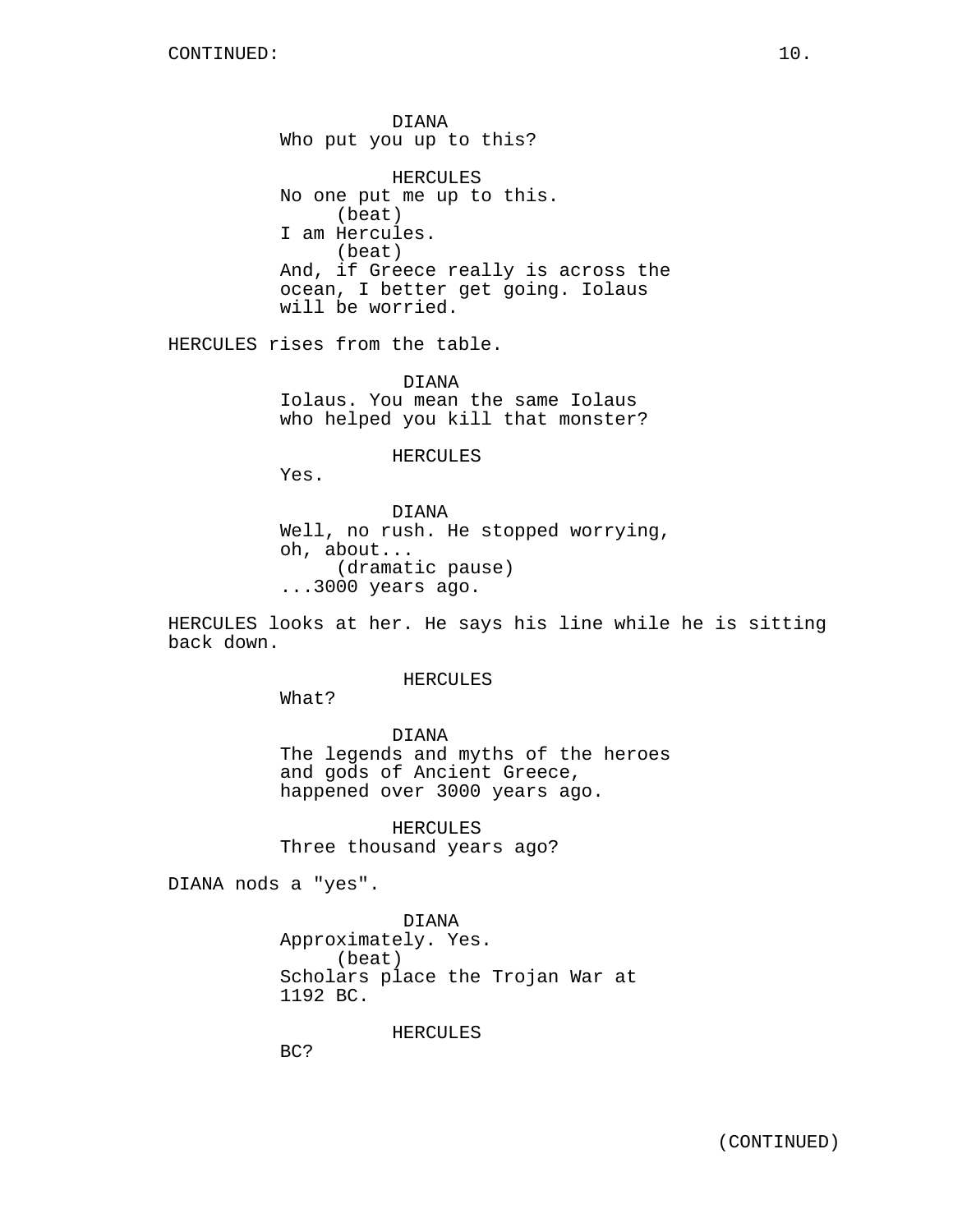DIANA Yes. HERCULES And we are in... DIANA 1996 AD. HERCULES AD? DIANA Yes. (beat) And 1192 plus 1996 is... (beat) ...3188 years.

HERCULES remembers what HERA said. He says the next line more to himself then to DIANA.

> HERCULES That must have been what she meant by someplace I'd never...

DIANA (raise eyebrow) She? She who?

HERCULES

Hera.

HERCULES raises his eyes to the heavens.

HERCULES I'll get you for this Hera. You hear me? (beat) When I...

DIANA Save your breath. She can't hear you.

HERCULES looks at DIANA.

DIANA And, uh, you can drop the act now. (beat x3) You're good. Real good. And...

DIANA gives him "the once over" again.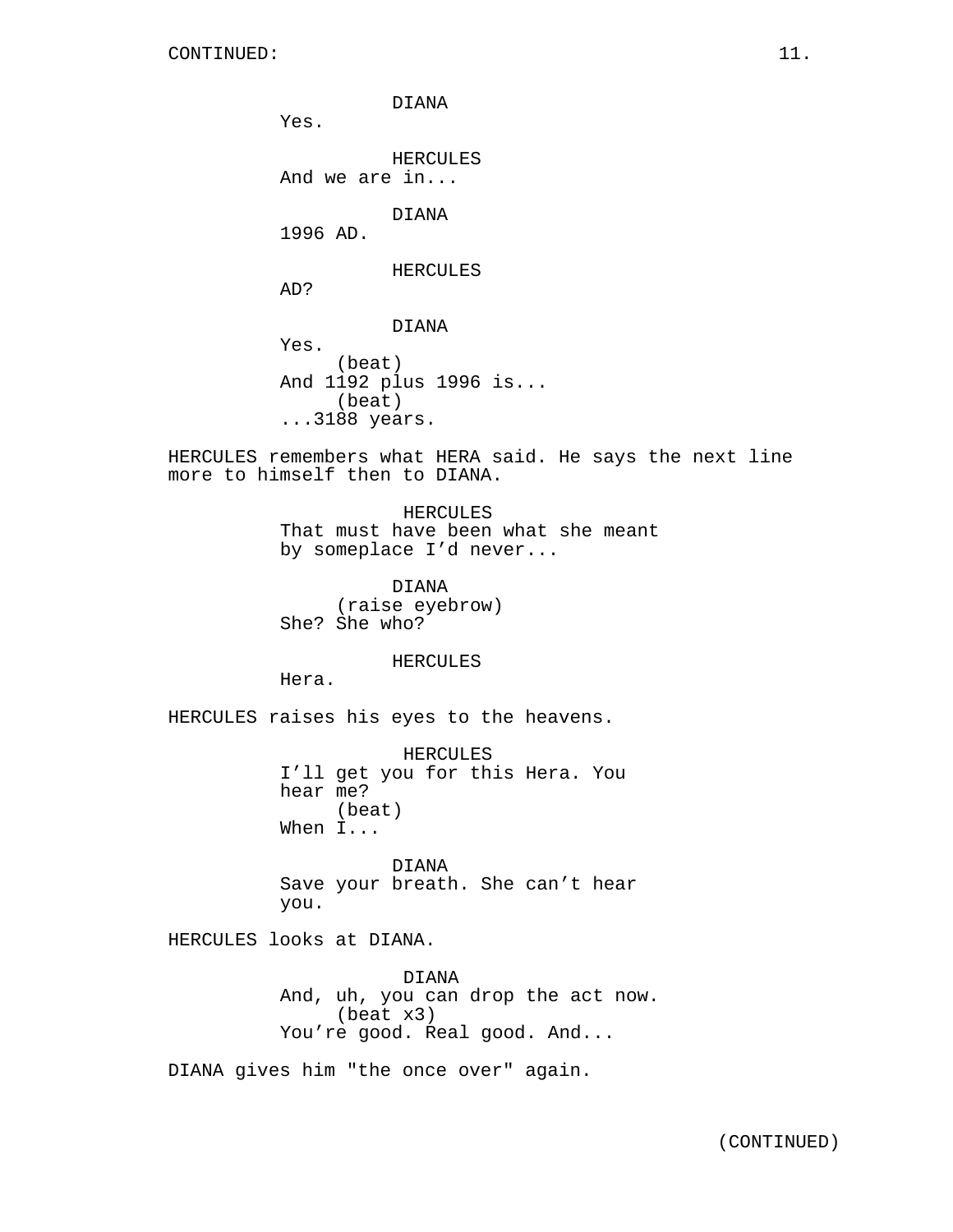DIANA You fit the part so well.

HERCULES Look, you don't understand. (beat) I'm not acting. I am Hercules. And I have to get back. I have to...

DIANA notices the gauntlets that HERCULES is wearing. She recognizes them as the ones that belong to thee Hercules. There was a picture in a book of Hercules wearing them. And they look too real to be fakes.

DIANA

Oh my god!

HERCULES looks at her.

HERCULES

What?

DIANA Those gauntlets. (beat) They... They belonged to Hercules. Hephaestus made them for him.

DIANA looks at HERCULES as if seeing him for the first time.

DIANA You really are Hercules.

HERCULES That's what I've been saying.

DIANA I'm sorry I didn't believe you, it's just that... (beat) ...well I spend so much time reading and studying Ancient Greece - its myths and legends, its gods and heroes - that I just thought that...

HERCULES places his hand on hers.

HERCULES (smile) It's okay. (beat) If everything you say is true, and I really am 3000 years in the (MORE)

(CONTINUED)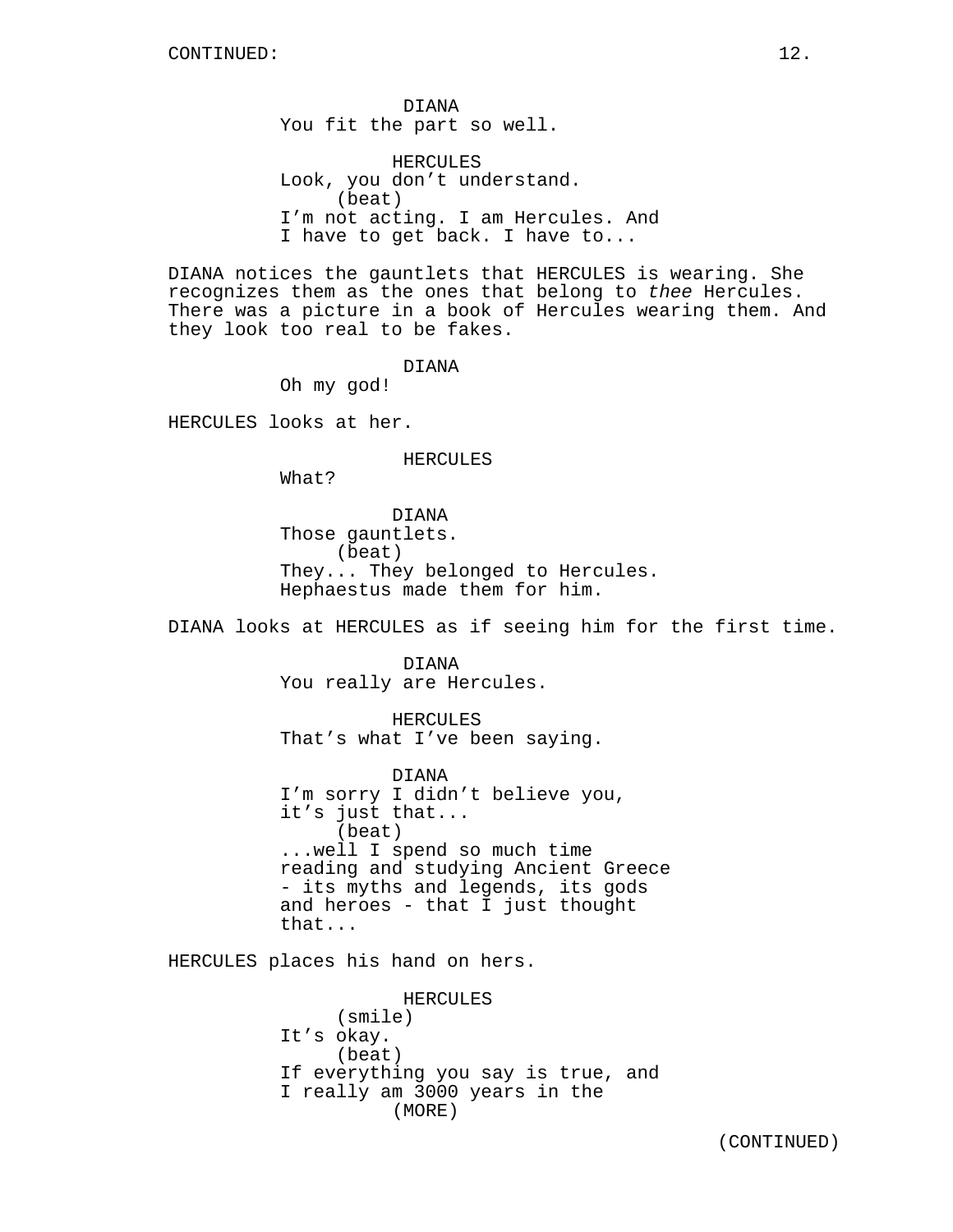HERCULES (cont'd) future, then I can understand your skepticism. (beat x3) It also explains why all of this, stuff, looks so strange. (beat x2) And what is that noise?

DIANA (confused) Noise? What noise?

HERCULES Can't you hear it? (beat) It's like a humming noise.

DIANA listens, and then she smirks. The "noise" he is referring to, is one of the normal everyday noises of city life in this century - traffic. HERCULES wonders what the look is for.

#### HERCULES

What?

DIANA It's probably just the traffic noise you're hearing. It's standard. We've learned to tune it out.

HERCULES

Traffic?

DIANA You have a lot to learn about this century.

HERCULES

I guess so. (beat) But what I'd really like, is to go home. How do I get back?

DIANA (raise eyebrow) Back?

HERCULES

Yeah.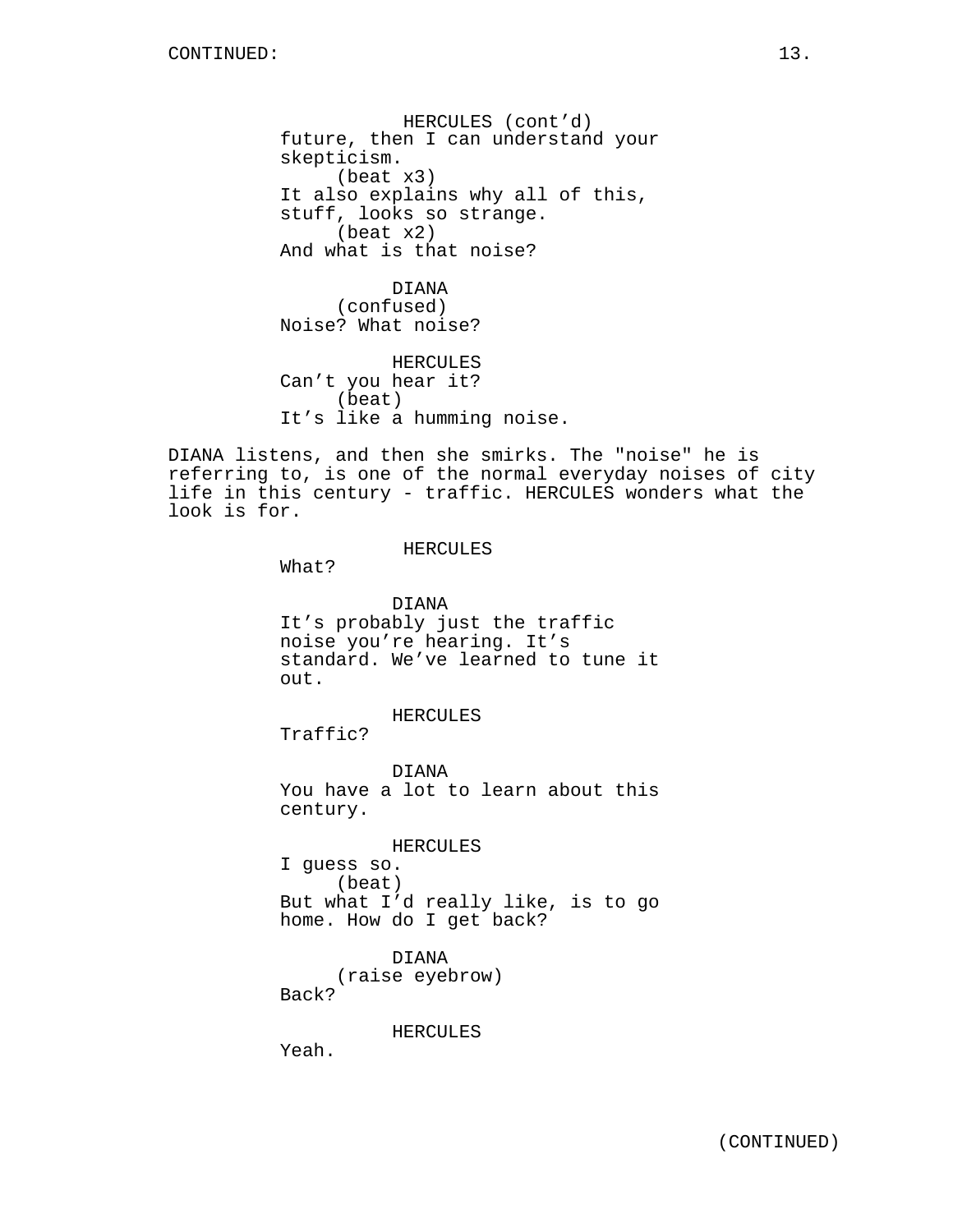DIANA I'm afraid I can't help you there, Herc. Do you mind if I call you Herc? HERCULES Most of my friends do. (beat) And you are? DIANA Sorry. Diana. HERCULES Diana. That's a pretty name. DIANA Thanks. HERCULES (beat x2) So if you can't help me, who can? DIANA No-one. HERCULES No-one? DIANA We've invented a lot since your time, but time travel hasn't been one of them. HERCULES But I'm here. That must mean I traveled in time. 3000 years into the future. DIANA Yeah. But you said Hera sent you here. The Ancient Gods had a lot of powers. I... DIANA thinks of something and pauses. HERCULES looks at her. HERCULES What is it? DIANA I was just thinking. I have a lot of books, and papers, on the Ancient Gods.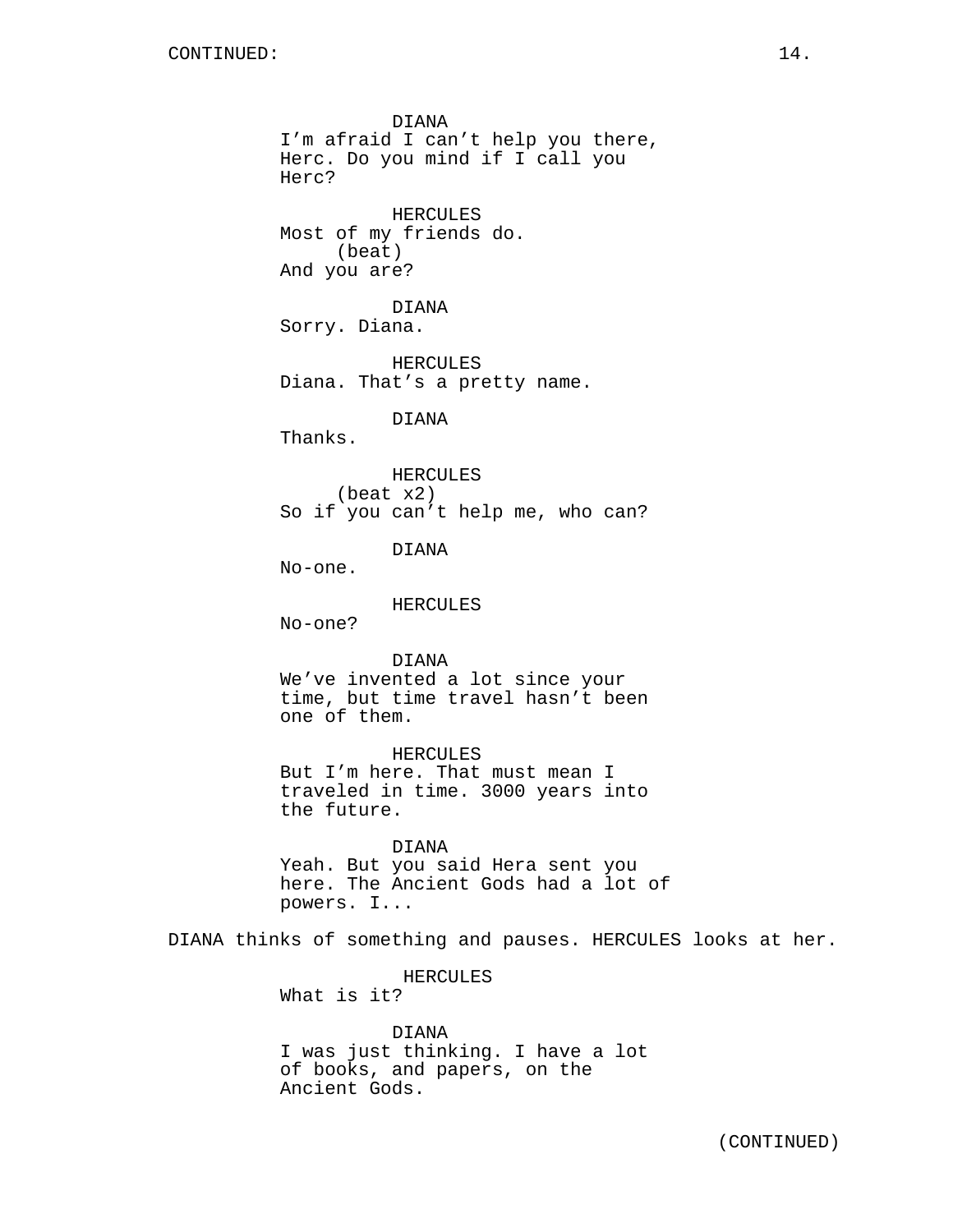(beat) Some scientists think that Zeus, Hera, and the rest weren't really gods at all, but advanced aliens whose powers made the people of that era think that they were gods.

HERCULES gives her a look.

HERCULES Oh, they're Gods alright. Believe me. (beat) And some of them never tire of reminding us.

DIANA Maybe something in my library might give us a hint. Come on.

They get up from the table and go to the house. HERCULES is still taking in his surroundings. Trying to adjust to all the strange sounds and smells.

CUT TO:

# 5 INT: BASEMENT 5

The basement is set up like a giant library. There are bookshelves full of books, magazines, and videotapes. There are filing cabinets full of scholarly papers, newspaper clippings, and scrapbooks. All on ANCIENT GREECE - the Gods, the Heroes, the Legends, etc. There are even a few artifacts. In the center of the room, there are two tables. In the far corner there is a computer. Beside the computer is a shelf, which has boxes of computer disks on it. In another corner, there's a TV and a VCR. HERCULES and DIANA descend the stairs into the basement.

#### DIANA

Watch your head.

HERCULES ducks. They enter the room. HERCULES is stunned. He's never seen anything like this. Except maybe in Athens but it wasn't quite like this.

> HERCULES You sure have a lot of stuff down here.

DIANA I'm a major Ancient Greece buff. I collect everything I can find on it.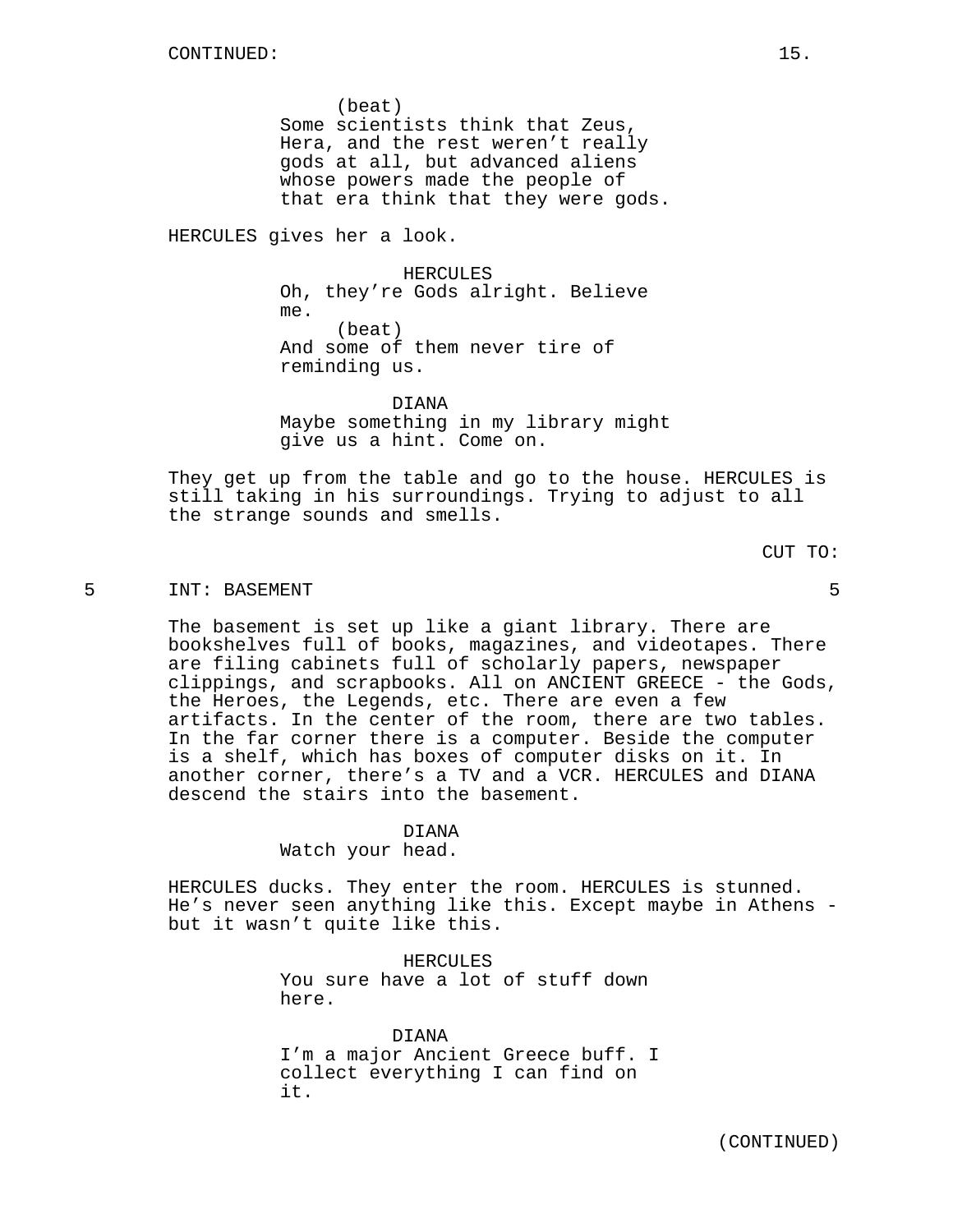(beat x3) My mother used to tell me the legends as a kid. (beat) Every night as she would tuck me into bed, she'd tell me one of the stories. (beat) I was the only one at school who could recite the gods and who they were. (beat) My mother also told me that her mother used to tell her stories, and that her mother's mother told her, and so on. (beat) I guess you could say it's a family tradition.

DIANA goes to one of the shelves looking for a book. HERCULES is attracted to the artifacts. He goes to them.

#### PAN TO:

6 ARTIFACT AREA 6

One stands out. He picks it up. It's a butterfly pendant necklace.

> HERCULES (mutter) Nemesis.

DIANA turns to him.

DIANA What did you say?

HERCULES turns to DIANA. He holds up the pendant.

HERCULES Where did you get this?

DIANA comes over to him. She looks at it.

DIANA That old thing?

HERCULES gives her a "yes" look.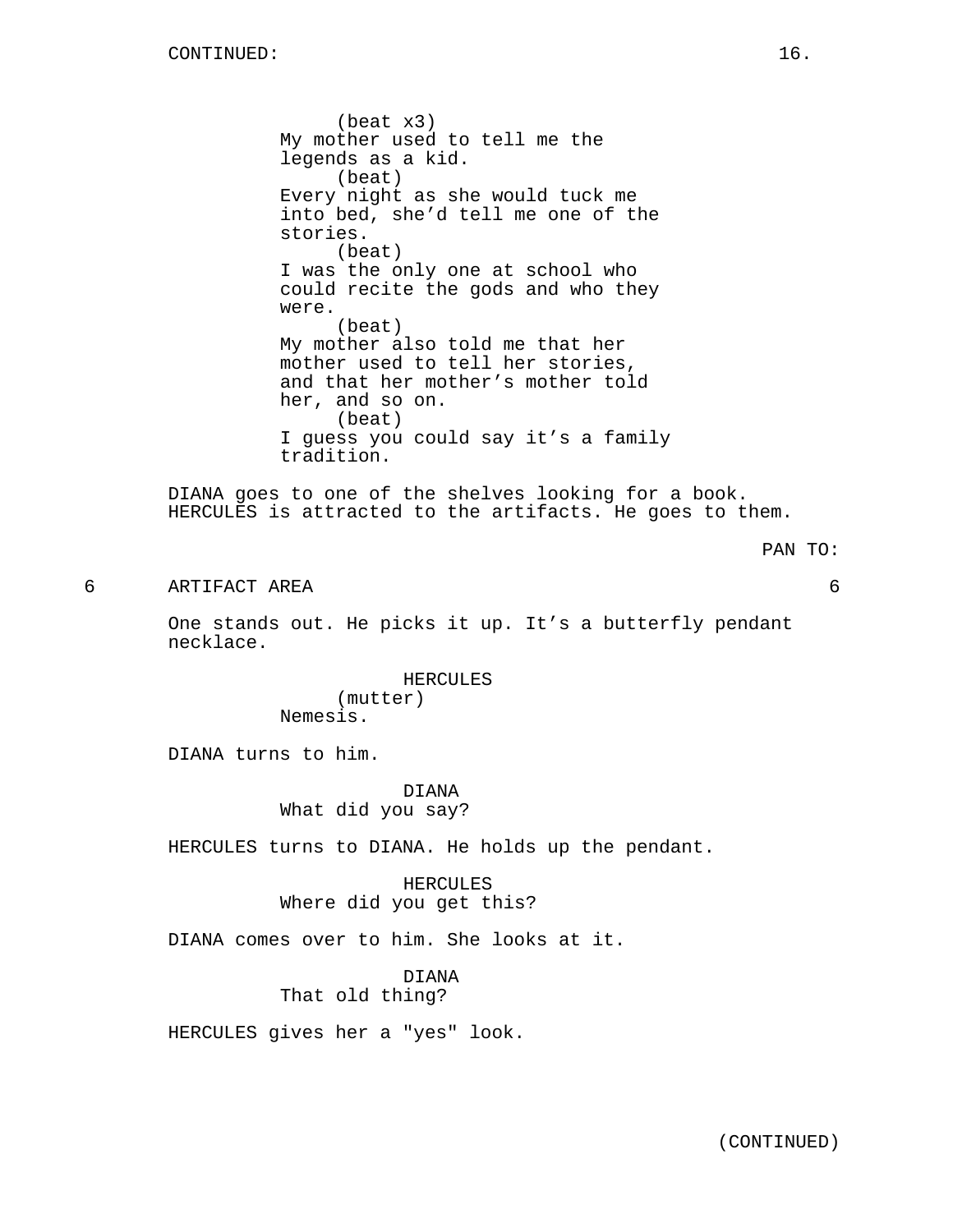DIANA It's been kicking around for a while. (beat) It's been handed down through the family forever.

HERCULES

Really?

DIANA

Yes.

Momentary pause as HERCULES looks back at the pendant.

DIANA Come to think of it... (beat) How did it get down here? It was supposed to be...

DIANA notices the way that HERCULES is staring at it.

DIANA

Why?

HERCULES Nemesis had one just like it.

DIANA (raise eyebrow) Nemesis?

HERCULES

Yeah.

DIANA is amazed.

DIANA You mean that belonged to thee Nemesis?

HERCULES I said it looked like hers. (beat) The odds of it being hers are...

DIANA notices something in HERCULES' voice when he talks about her.

> DIANA You knew her?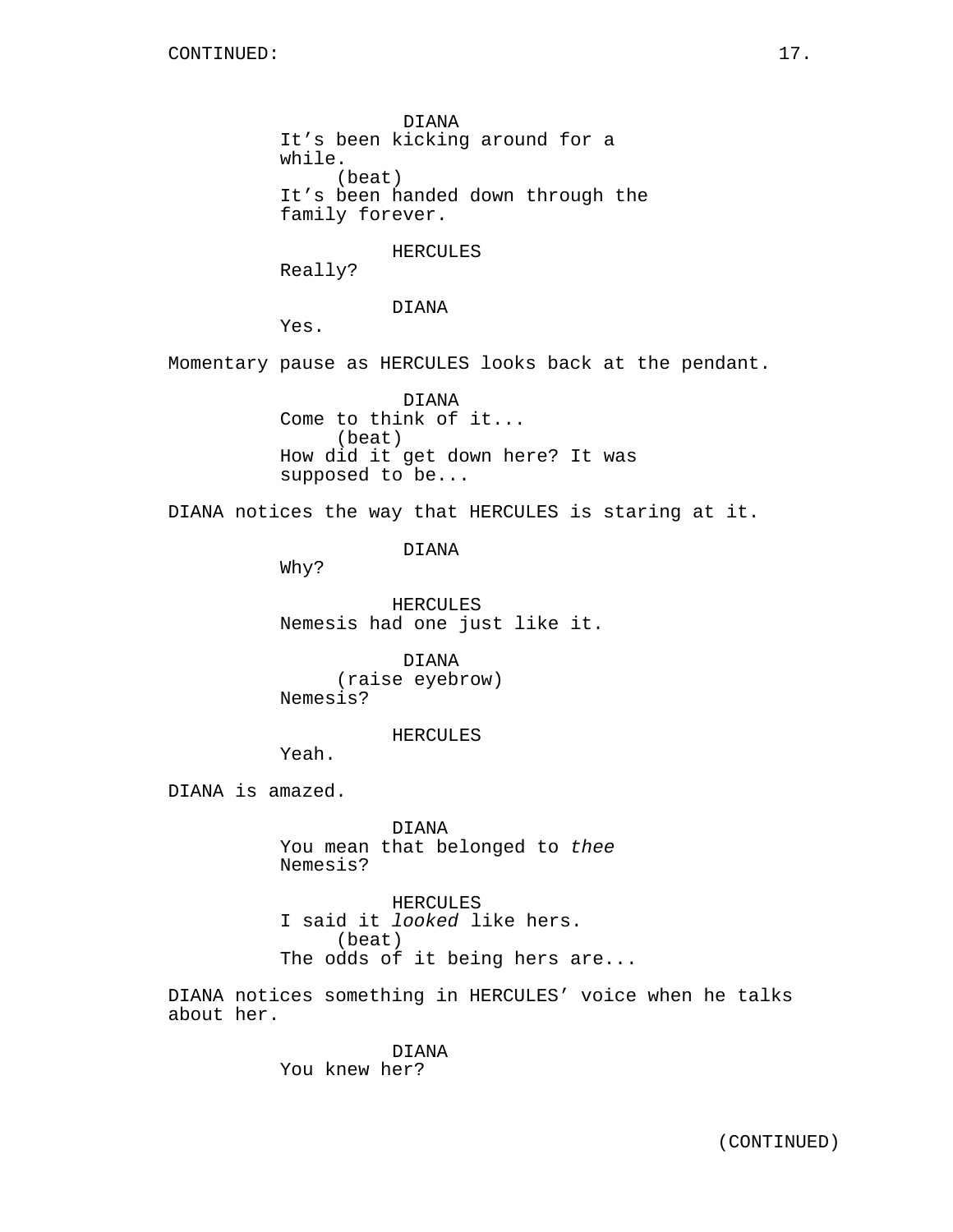HERCULES You could say that.

Momentary pause. DIANA can tell from the way that HERCULES is looking at the pendant that Nemesis meant a lot to him.

> DIANA You loved her, didn't you?

HERCULES She was my first love. She...

HERCULES rubs the pendant, thinking of Nemesis. The pendant moves. It splits open, like a locket. There is a note inside. HERCULES looks at DIANA. DIANA is just as stunned.

> DIANA Don't look at me. It's never done that before.

HERCULES looks back at the pendant, and notices the note. DIANA also sees it.

DIANA

What's that?

HERCULES picks up the note and unfolds it. It is written in the Language of the Gods. To be able to read it and understand it, you must be a god or have the blood of a god in your veins.

HERCULES

It's a note.

DIANA I can see that, Einstein.

HERCULES looks at her.

DIANA Who's it from?

HERCULES looks back at the note.

HERCULES

Nemesis.

DIANA So the pendant really was hers then. I wonder how...

DIANA notices HERCULES staring at the note.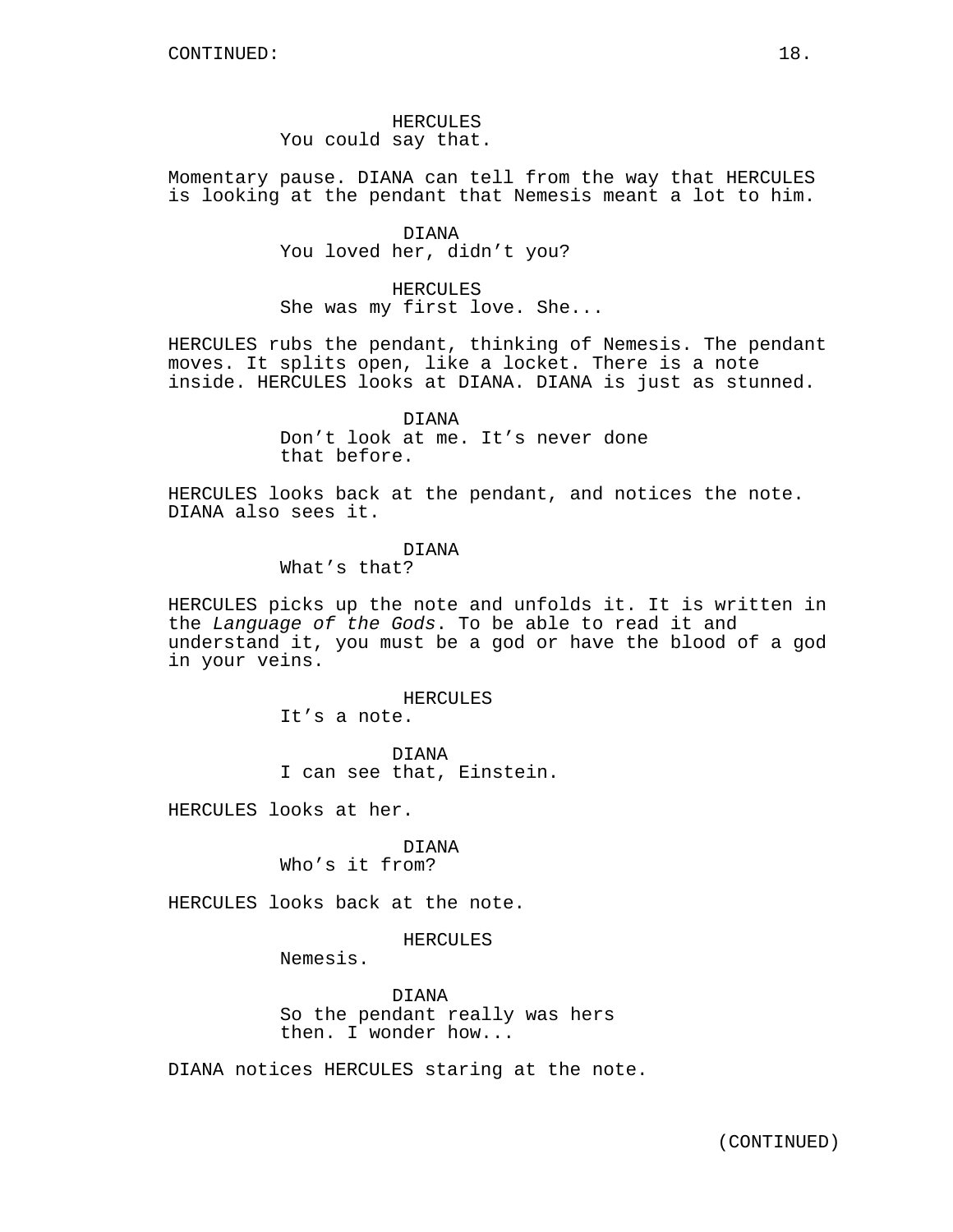DIANA You can read that?

# HERCULES

Yeah.

HERCULES stares at the note and the pendant. DIANA is curious.

> DIANA Well... What does it say?

HERCULES reads the note out loud.

#### HERCULES

To return, you must first link three pieces of metal forged by Hephaestus over this pendant. Then, recite the 13 Olympians, stating their name, parentage, relationship to Zeus, and godly domain. Note: only use relationship to Zeus, if Zeus is not their father. NEMESIS.

DIANA That's it? That's all she has to say?

HERCULES Looks like it.

#### DIANA

Great. (beat) Where are we gonna find three pieces of metal forged by Hephaestus? (beat) In your time it would have been easy. Now, we'd probably have more luck trying to find a needle in a haystack!

HERCULES We only need one.

DIANA

What?

HERCULES shows her his gauntlets.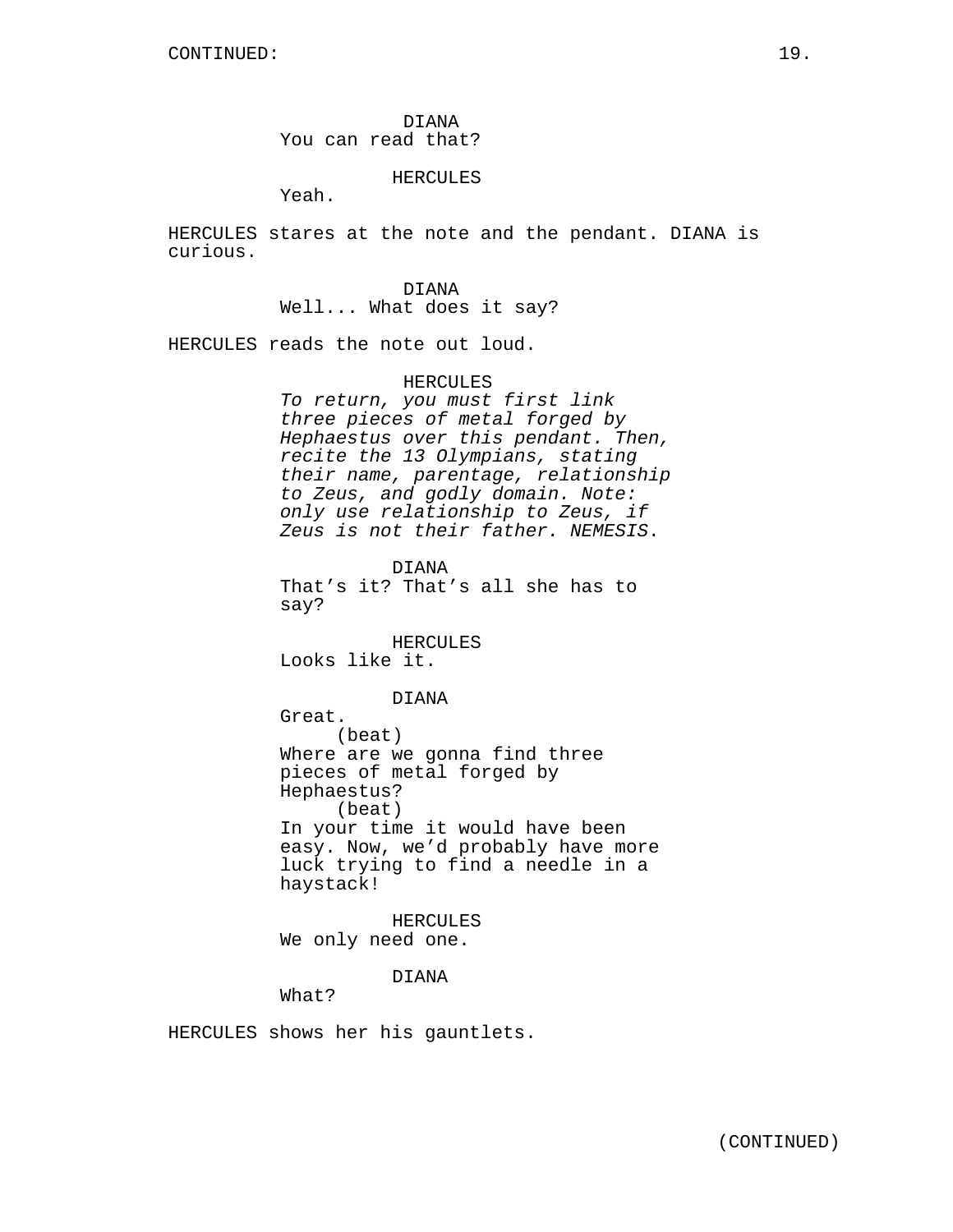DIANA Right. (beat) Still, one is going to be impossible to find. Even if we were lucky enough to find a metal object from Ancient Greece, how will we know if it was forged by Hephaestus? HERCULES I'll know. DIANA How? How could you... (beat) Oh right, you're 1/2 god. You know these things, right. HERCULES (smile) Where should we start looking? DIANA Good question. DIANA pauses as she thinks. DIANA I suppose we could start with Museums and Antique shops.

HERCULES

Okay.

HERCULES heads for the stairs.

HERCULES

Let's go.

DIANA

Whoa, whoa.

HERCULES stops and looks back at her, wondering what's wrong.

HERCULES

What?

DIANA indicates his clothes.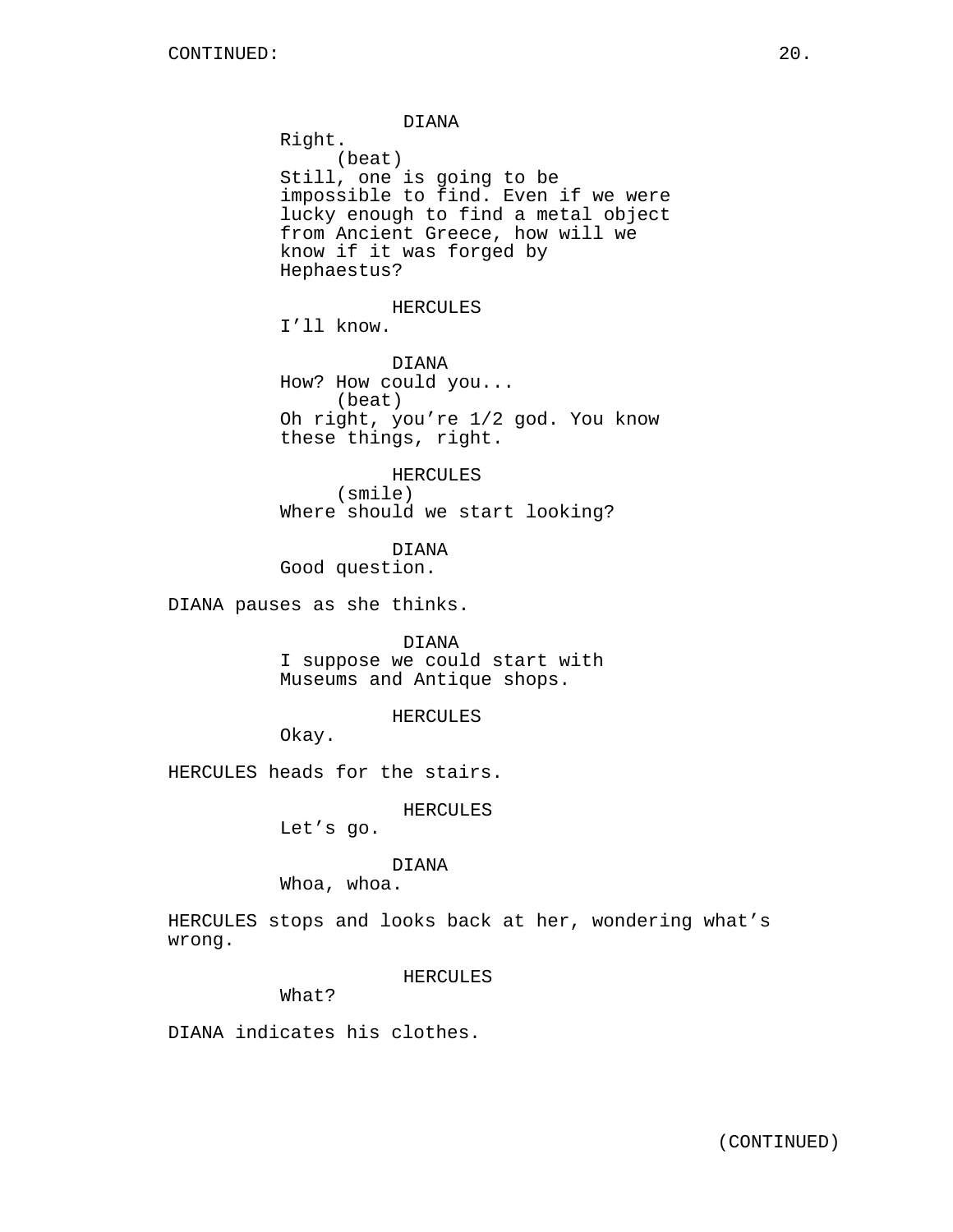DIANA You can't walk around town dressed like that?

HERCULES Why not? What's wrong with I'm wearing?

DIANA I'm sure where you come from, nothing. But here, now, today... those...

HERCULES figures she is right. He forgot where he was. Or should I say WHEN he was.

> HERCULES I see your point.

HERCULES goes back to DIANA.

HERCULES But where do you suggest I get new clothes?

DIANA smiles as she gets an idea.

DIANA First... I'll need to take your measurements.

BEAT Then we can use the computer to select and order you some modern clothes.

HERCULES You have a computer in here?

DIANA

Of course.

HERCULES starts to look around. Trying to find the computer.

# HERCULES Where do you keep it?

DIANA points to the computer. HERCULES looks to where she is pointing.

## DIANA

It's right over th...

DIANA pauses and wonders how he knew what a computer was.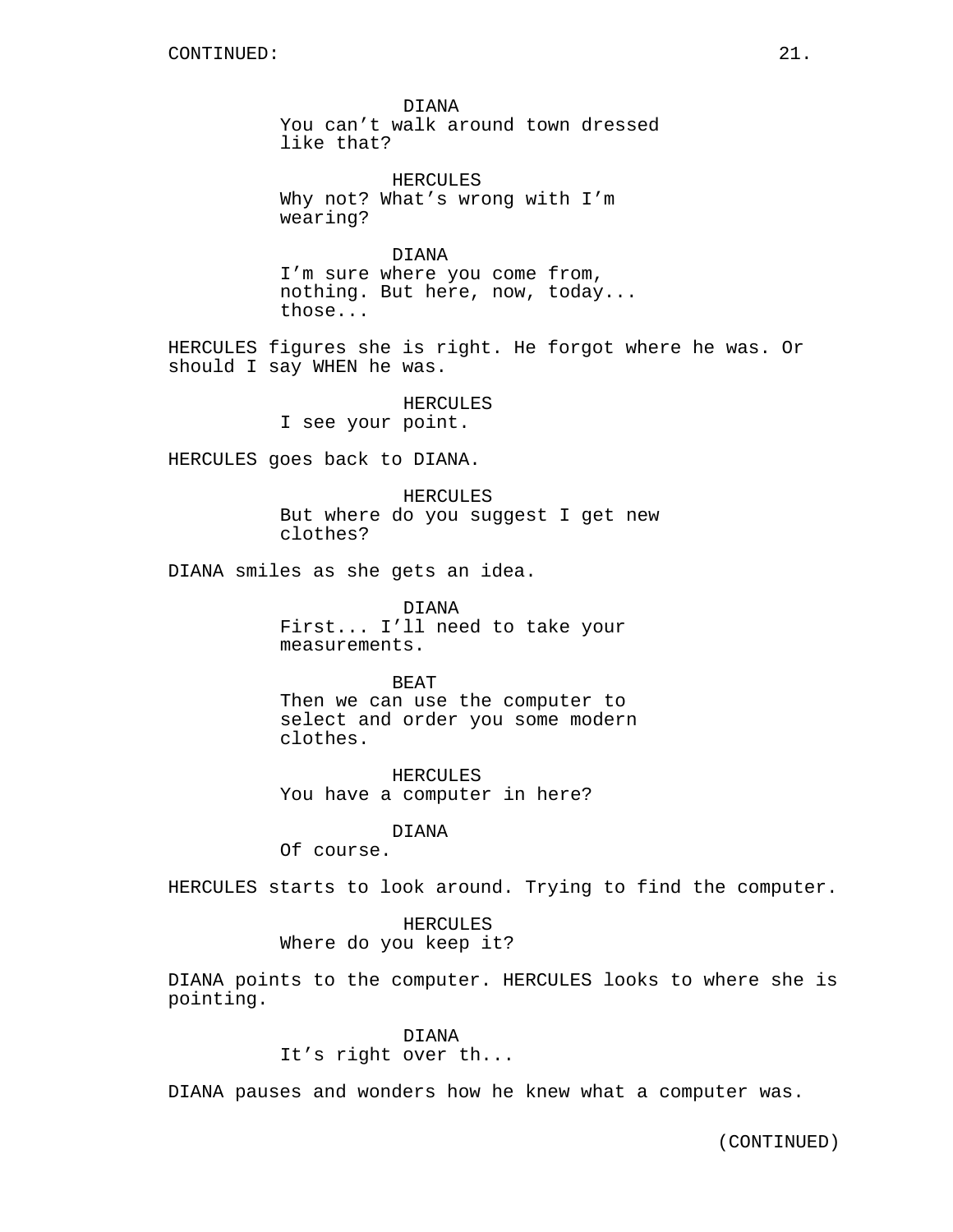What? That little box? (beat) That's a computer? DIANA Wait. (beat) How would you know what a computer was? There were no computers in Ancient Greece! HERCULES That's not true. (beat) Atlantis is... DIANA Atlantis?! It was real? HERCULES Yes. (beat) It's like the Elysian Fields on earth. It's so... Wait, was? DIANA Atlantis is gone. Disappeared. HERCULES Disappeared? How can... DIANA Scientists and scholars have been trying to find it for centuries. HERCULES Find it? How do you lose... DIANA There are subtle mentions of it throughout ancient legends and texts, but no proof. HERCULES Well, I know it exists. DIANA Some believe it sunk, some say it was destroyed. Some even claim to know where it is, or was. (beat) Some scholars say Atlantis was a paradise and that the general (MORE)

HERCULES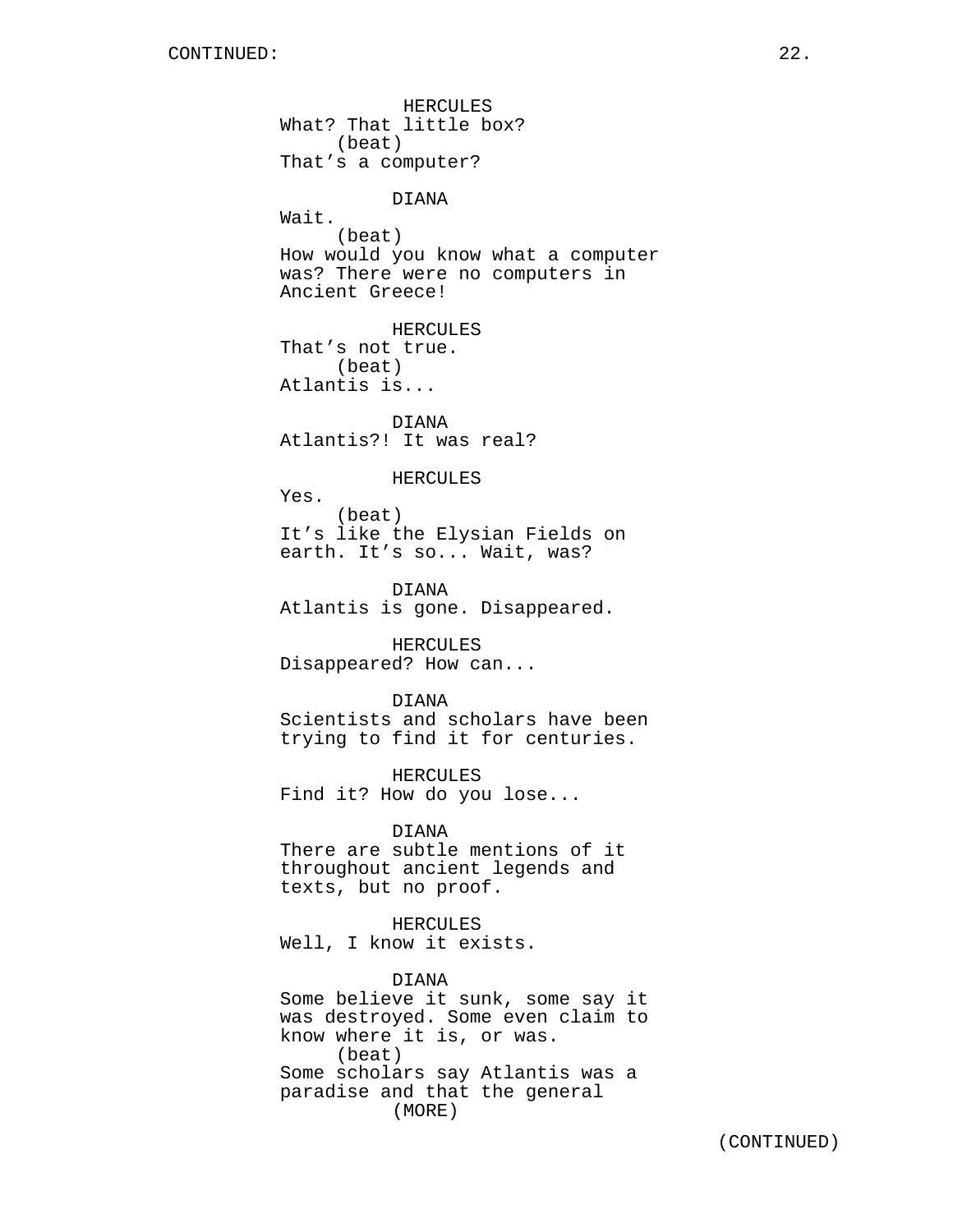DIANA (cont'd) day-to-day tasks were completely controlled by computers so that the inhabitants could enjoy life. (beat) Are you saying that's true? HERCULES Yes. (beat) I've been there. (beat) And yes, it is a paradise, and it does have computers. (beat) But their computers were as big as this room. (beat) Are you saying that... HERCULES points at the computer. HERCULES ...that little box, is what a computer looks like today? DIANA Yeah. (beat x3) Tell ya what. (beat) Let's get you some clothes first, then I can tell you about my world, and you can tell me about yours. (beat) Deal? HERCULES Deal. DIANA Good. (beat) Now, where did I leave my measuring tape?

CONTINUE TO: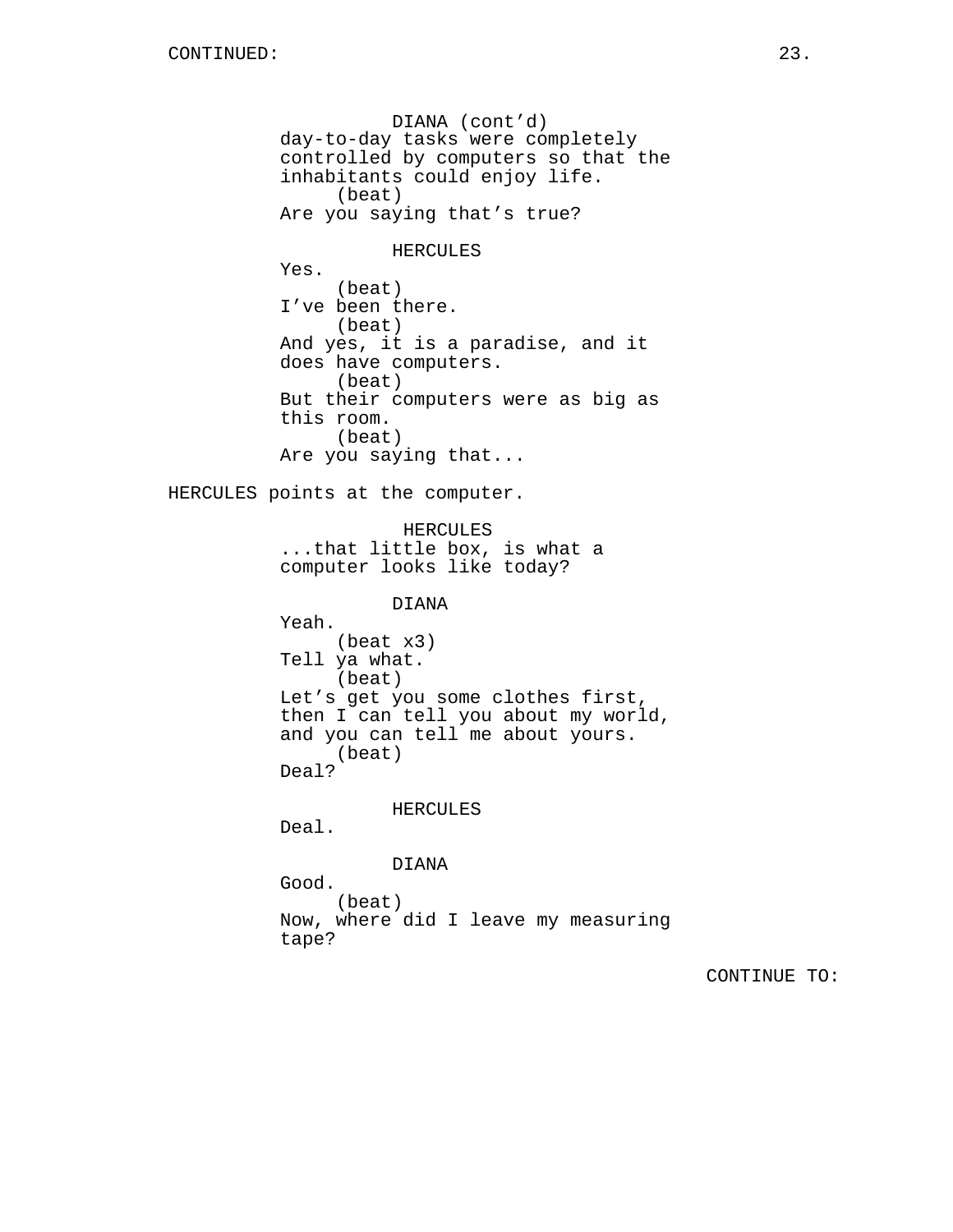# 7 TIME FLIES MONTAGE 7

DIANA searches for the measuring tape. Once she finds it, she takes HERCULES' measurements and writes them down on a piece of paper. Then they go over to the computer. She "calls-up" a clothing store. The screen asks for the customer's name, address, and phone number. DIANA enters the information. The screen changes and asks "Are the items for a male or female?". DIANA enters "male". Then the computer asks for measurements, hair color, and eye color of the person that the items will be for. DIANA enters the information. Then the computer selects outfits based on the information provided, and asks the customer to select the items they wish to purchase. DIANA and HERCULES look over the choices, and select some items. The computer then thanks them for their purchase and says "Your account has been charged \$300. Your purchases should arrive by the end of the day. Thanks for shopping with us." DIANA then logs off the computer and they head upstairs to the kitchen. They have dinner. As they are finishing, the deliveryman arrives with their on-line purchases. DIANA asks HERCULES to try them on. HERCULES models his modern outfits for her, then puts back on his own clothes. They go outside.

CONTINUE TO:

8 TIME RESUMES (EXT: BACKYARD - BY THE POOL) 8

It's a cool night, but not cold.

DIANA So, tell me... What were the Gods really like?

HERCULES

The Gods?

DIANA

Yeah.

HERCULES

Which one?

DIANA

How about... (beat x3) ...Zeus. What sort of father was he?

#### HERCULES

He wasn't.

DIANA wonders what HERCULES means by that statement.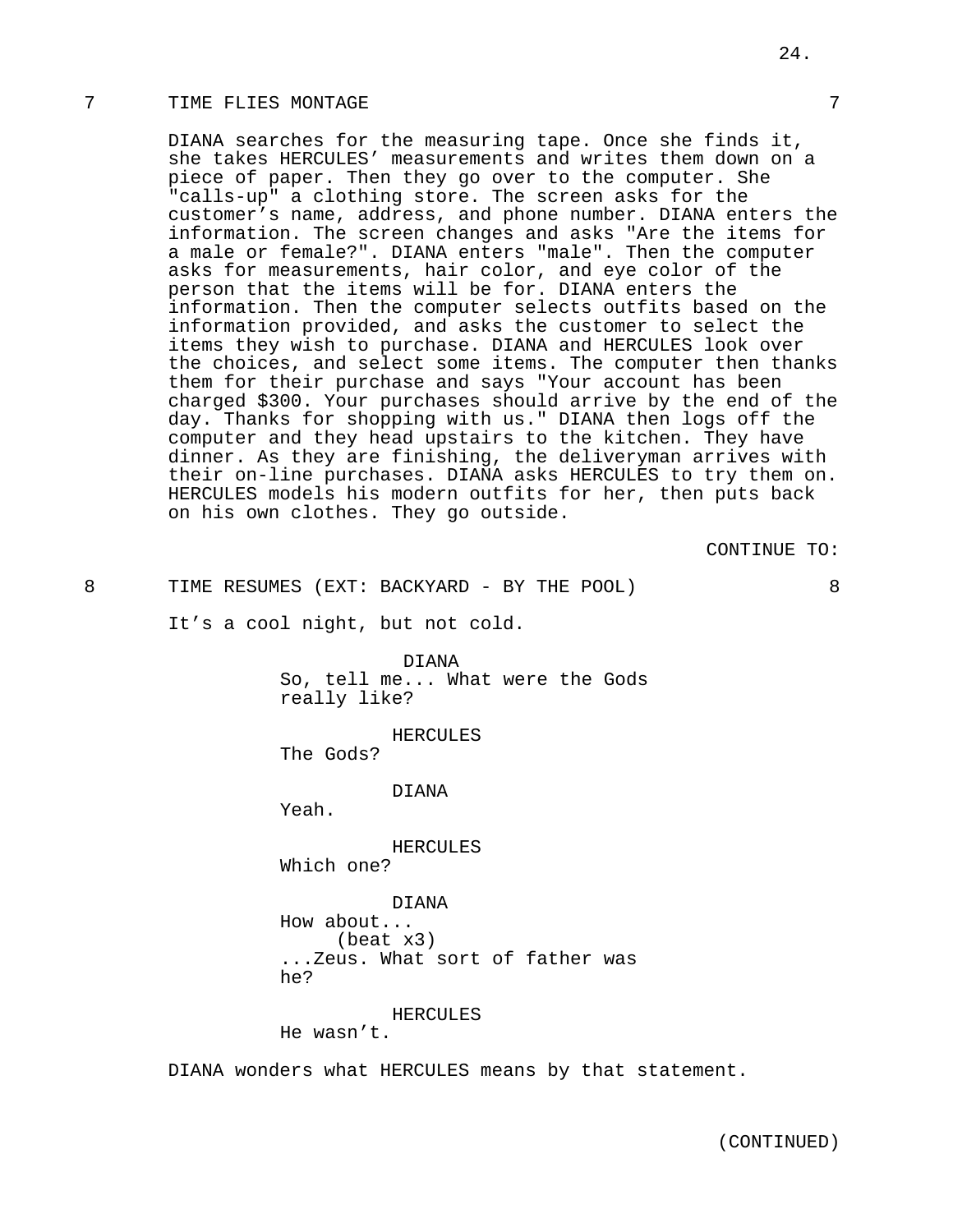DIANA What do you mean?

HERCULES He was never around.

DIANA

Never? (beat x3) I'm sorry.

HERCULES

Don't be. (beat) It's not your fault he's...

DIANA So, I guess being the son of Zeus wasn't all it was cracked up to be now was it?

HERCULES It has its advantages.

DIANA

Like?

HERCULES looks up at the stars, thinking about how to respond. He opens his mouth to say something, but stops as he sees moving, blinking, red & green lights, in the sky. It's an airplane, only he doesn't know that. He's never seen lights like that in the sky.

HERCULES

What's that?

HERCULES points at the airplane.

## DIANA

What's what?

HERCULES puts his arm around her, and points her head in the direction of the lights.

> HERCULES Those lights. (beat) They can't be stars, they're red and green. And blinking and moving!

> > DIANA

Oh that. (beat) (MORE)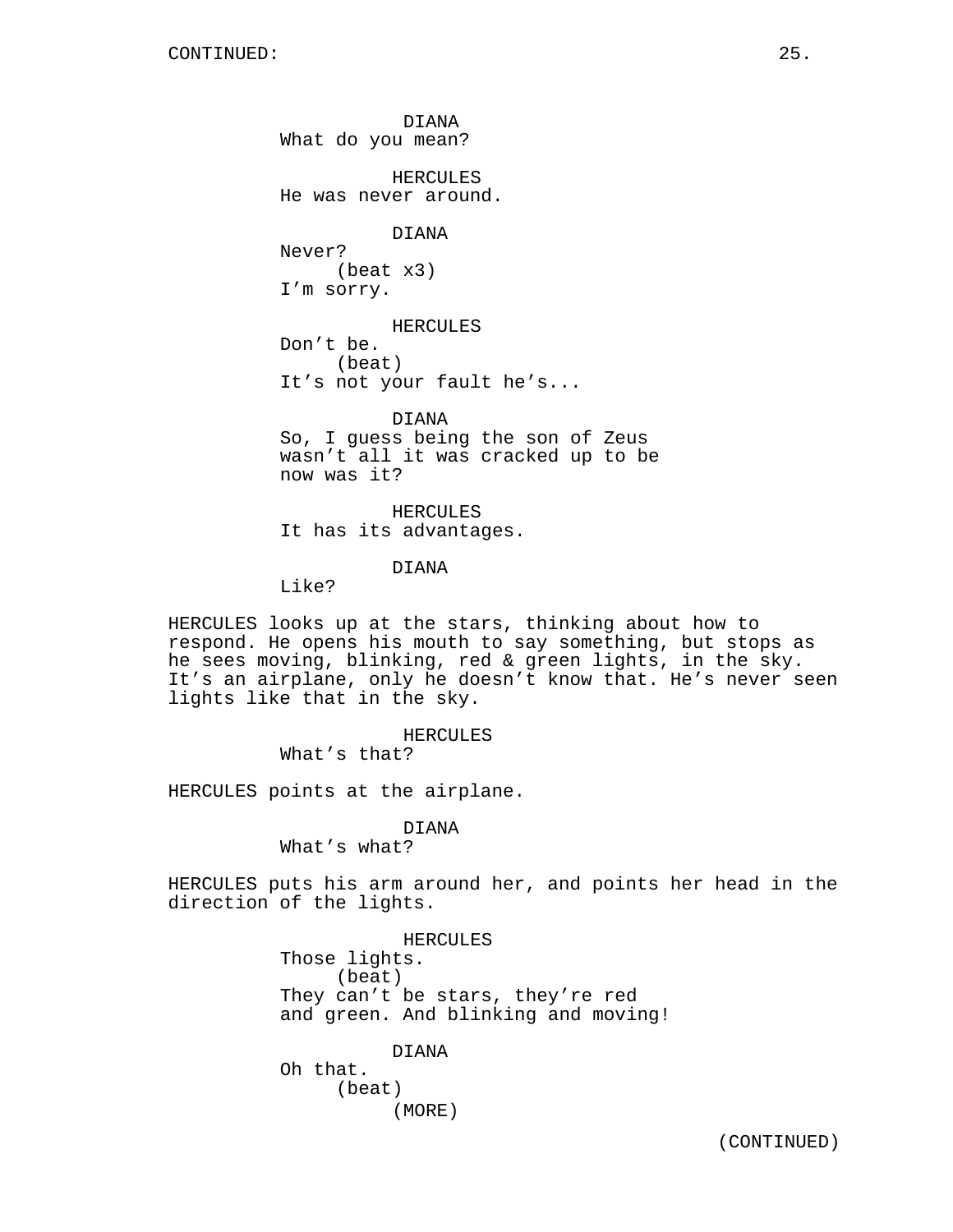DIANA (cont'd) That's an airplane.

HERCULES looks at her.

HERCULES

A what?

DIANA

An airplane.

Pause as DIANA tries to think of the best way to describe it.

> DIANA It kinda looks like... like... (beat x3) ...a big metal bird. (beat) It's a means of transportation. People use it to travel to other cites, or countries.

HERCULES is not sure he quite understands.

HERCULES

Oh.

DIANA notices he is staring at her. She looks at him. He still has his arm around her neck. Their eyes lock. They look at each other for a few seconds, then he kisses her. After about 5 seconds, they break the kiss.

DIANA

Well... (beat) We have a big day ahead of us tomorrow. (beat) We should be getting some rest.

HERCULES

Yeah.

DIANA Come on, I'll show you to your room.

HERCULES removes his arm from around her neck, and she gets up. She starts to walk away. He looks up at the stars again. The plane is gone. DIANA turns and notices he is still sitting.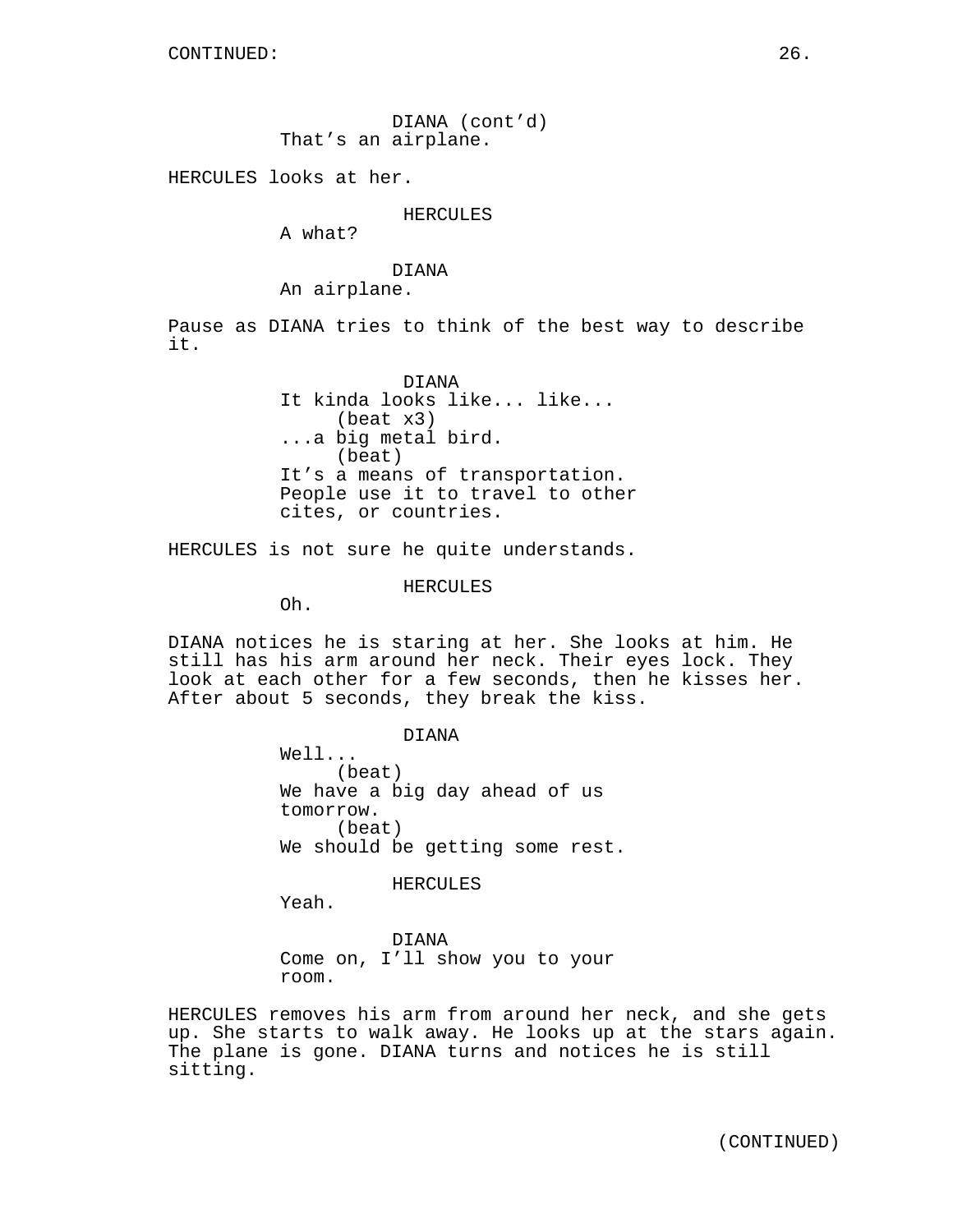DIANA You coming, or what?

# HERCULES

I'm coming.

HERCULES gets up, and they head back to the house.

CONTINUE TO:

9 EXT: SIDE DOOR 9

They walk to the side door.

CONTINUE TO:

10 INT: STAIRWAY 10

They enter the house through the side door. They go up the stairs.

CONTINUE TO:

11 INT: LIVING ROOM 11

They walk through the living room on the way to the bedrooms. The clock in the living room chimes midnight. HERCULES stops.

#### HERCULES

What's that?

DIANA stops and turns to him.

## DIANA

What's what?

# HERCULES

That noise?

DIANA listens. The only sound she hears is the clock chiming. She figures that must be what he is referring to.

DIANA

The clock.

HERCULES

The what?

# DIANA

Clock.

HERCULES has a confused look on his face. He doesn't know what a clock is.

(CONTINUED)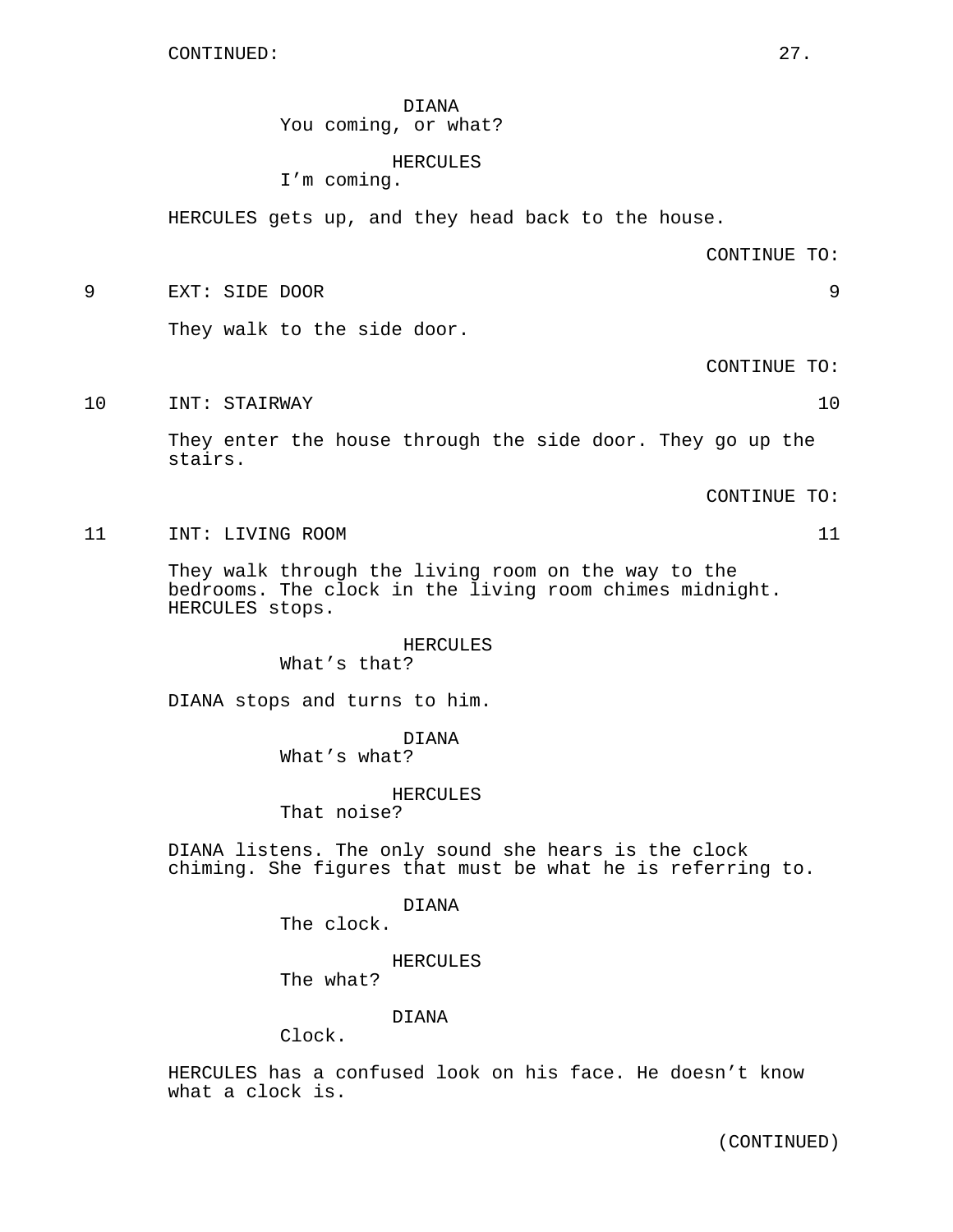DIANA We use it to tell time.

HERCULES Why not use the sun? Always worked for me.

DIANA Mankind stopped using the sun a long time ago.

HERCULES What happens when you are outside? If you don't use the sun, how...

DIANA holds up her wrist, and points to her watch.

DIANA

This. (beat) It's a watch. A small clock.

HERCULES You mean like a sundial on your wrist?

DIANA Yeah. I guess so.

HERCULES You know a friend of mine tried to sell wrist-dials once. (beat) No one would buy them.

DIANA

Really?

HERCULES

Yeah. (beat) So, how does it work? It obviously doesn't use the sun.

DIANA No. It uses a battery.

HERCULES

A what?

DIANA A bat... I'll explain it later.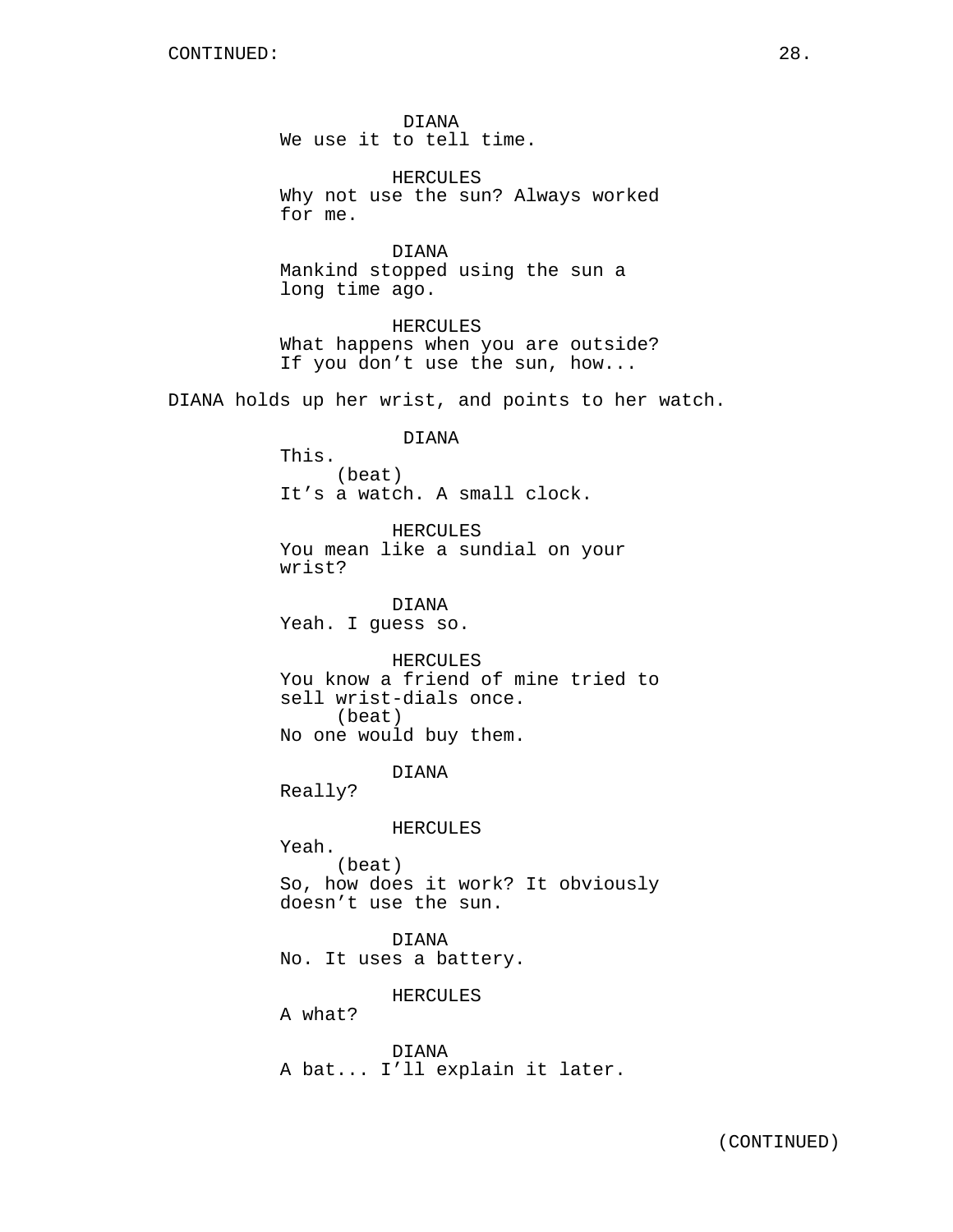HERCULES I guess it's another one of those changes you were talking about.

DIANA

Yeah.

CONTINUE TO:

12 INT: HALLWAY 12

They continue down the hall. DIANA stops in front of a room.

DIANA Well, here you are.

DIANA opens the door. HERCULES looks in.

HERCULES

Wow.

DIANA Good night, Herc. See ya in the morning.

HERCULES

Night.

DIANA continues down the hall to her room. When she reaches the door, she turns back to notice HERCULES is looking at her. She smiles at him, then enters her room. He enters his.

CUT TO:

# **SUNDAY JUNE 2nd 1996**

## 13 TIME FLIES MONTAGE 13

They get up and have breakfast. During breakfast, DIANA explains to HERCULES, what cars, trucks, buses, etc are. After breakfast, they leave the house. They get into DIANA's car. HERCULES at first refuses to get into the vehicle. But DIANA convinces him it is just a machine, and will not bite him. She takes him to the ROM (Royal Ontario Museum). They look around, but find nothing. DIANA asks to speak to the curator. She asks the curator for the name and addresses of all the local antique shops. She also asks for the names and addresses of all antique stores in the GTA (Greater Toronto Area). The curator supplies her with the information. There are 12 stores on the list. 5 are within the city, 7 are in the GTA. They check them all out over the next few days. They find nothing. They head back to Diana's.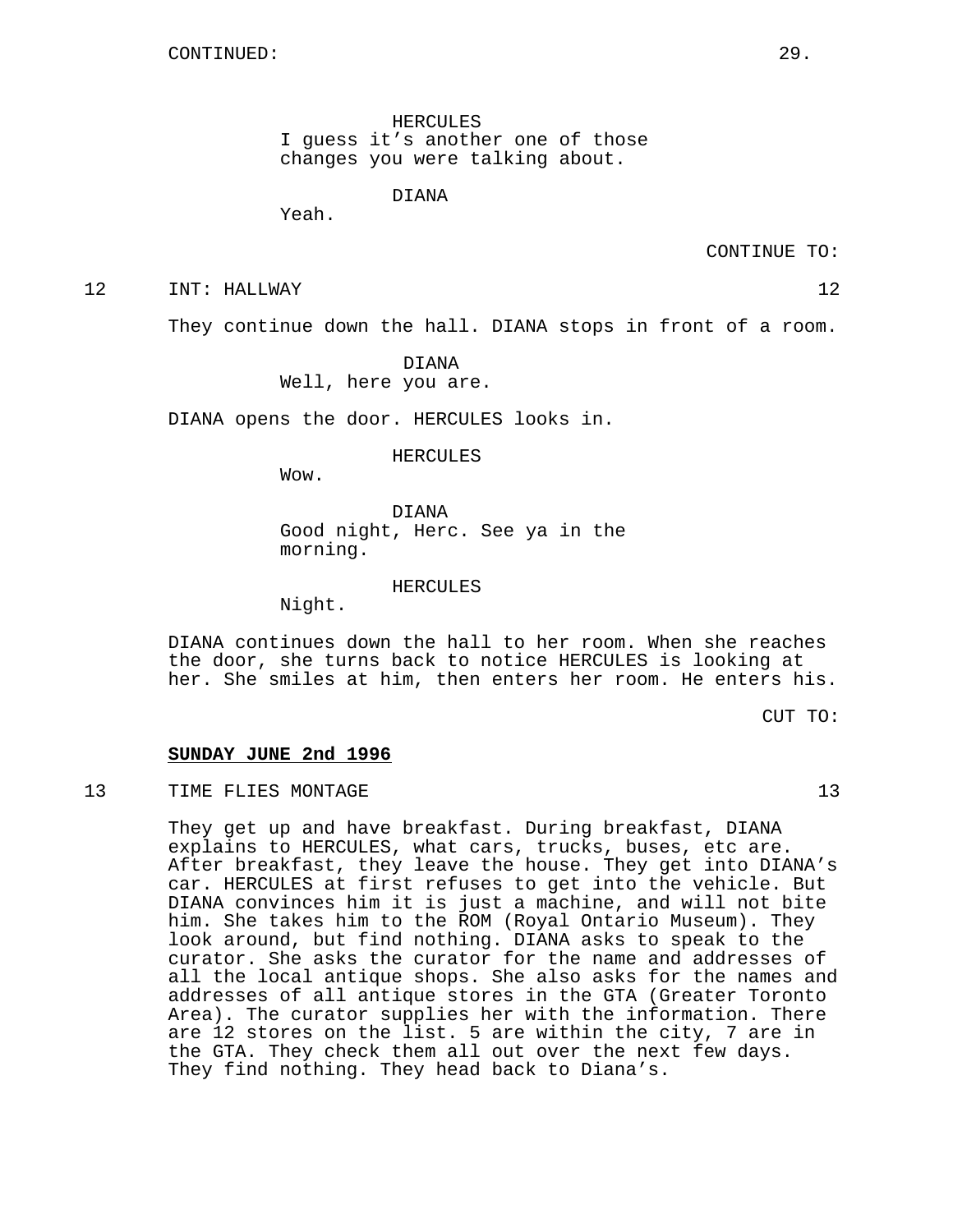CONTINUE TO:

#### **FRIDAY JUNE 7th 1996**

14 INT: DIANA'S PLACE -- LIVING ROOM (7:00PM) 14

They enter the house and go to the living room. DIANA sits down on the sofa, exhausted. HERCULES doesn't seem the least bit tired. The clock chimes 7:00pm.

> HERCULES So, where to next?

DIANA That's it. That was the last of them.

HERCULES

Really?

#### DIANA

Yeah.

HERCULES I can't believe we've spent almost an entire week looking and still haven't found anything!

DIANA I told you it wouldn't be easy.

Pause. DIANA thinks of something, and picks up the phone. HERCULES looks at her.

> HERCULES What's that?

> > DIANA

A telephone.

HERCULES gives her that "a what?" look. A look that she has seen a lot in the last week.

> DIANA We use it to talk to people who are not here.

He still looks confused.

DIANA You see... I have this friend in Washington, that's a state in the U.S., which is another country. (MORE)

(CONTINUED)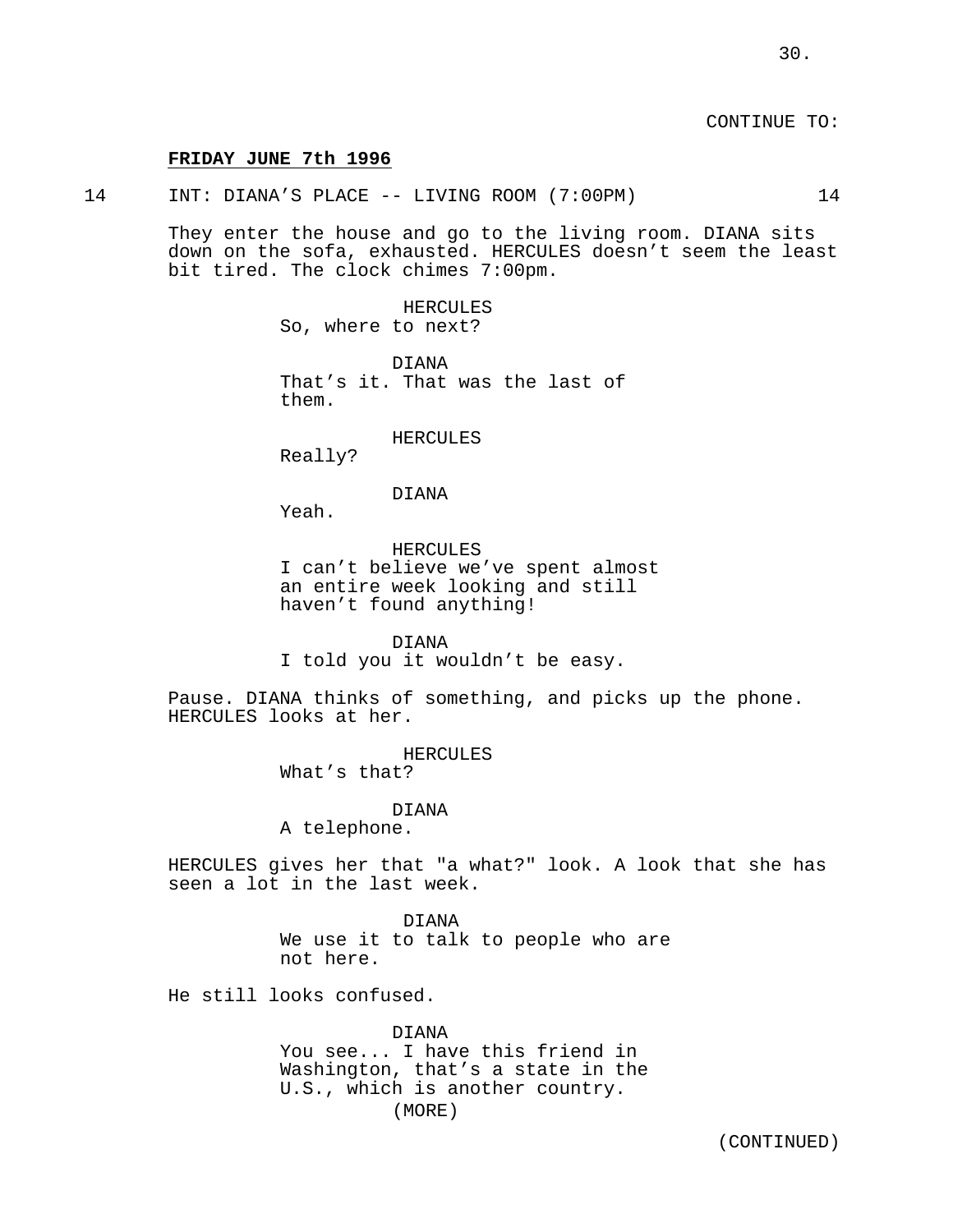DIANA (cont'd) And, by using the telephone, I can talk to him.

HERCULES Interesting. How does he know that you need to talk to him?

#### DIANA

What?

HERCULES If you just pick up that thing and speak, how does...

DIANA I have to call his phone number first.

## HERCULES

Oh. (beat) So, who is this friend?

DIANA He's an antiques dealer. I don't know why I didn't think of him sooner.

HERCULES You think he'll know where we can find what we need?

#### DIANA

Only one way to find out.

DIANA dials her friend's phone number.

DIANA Damn. I got his machine.

## HERCULES

His what?

DIANA holds up her finger, indicating him to be quiet. She waits for the beep on the machine, and then leaves the following message.

## DIANA

Mac, it's Diana. I need to ask you a favor. If you could call me when you get this message I'd appreciate it. My number is still the same.

(MORE)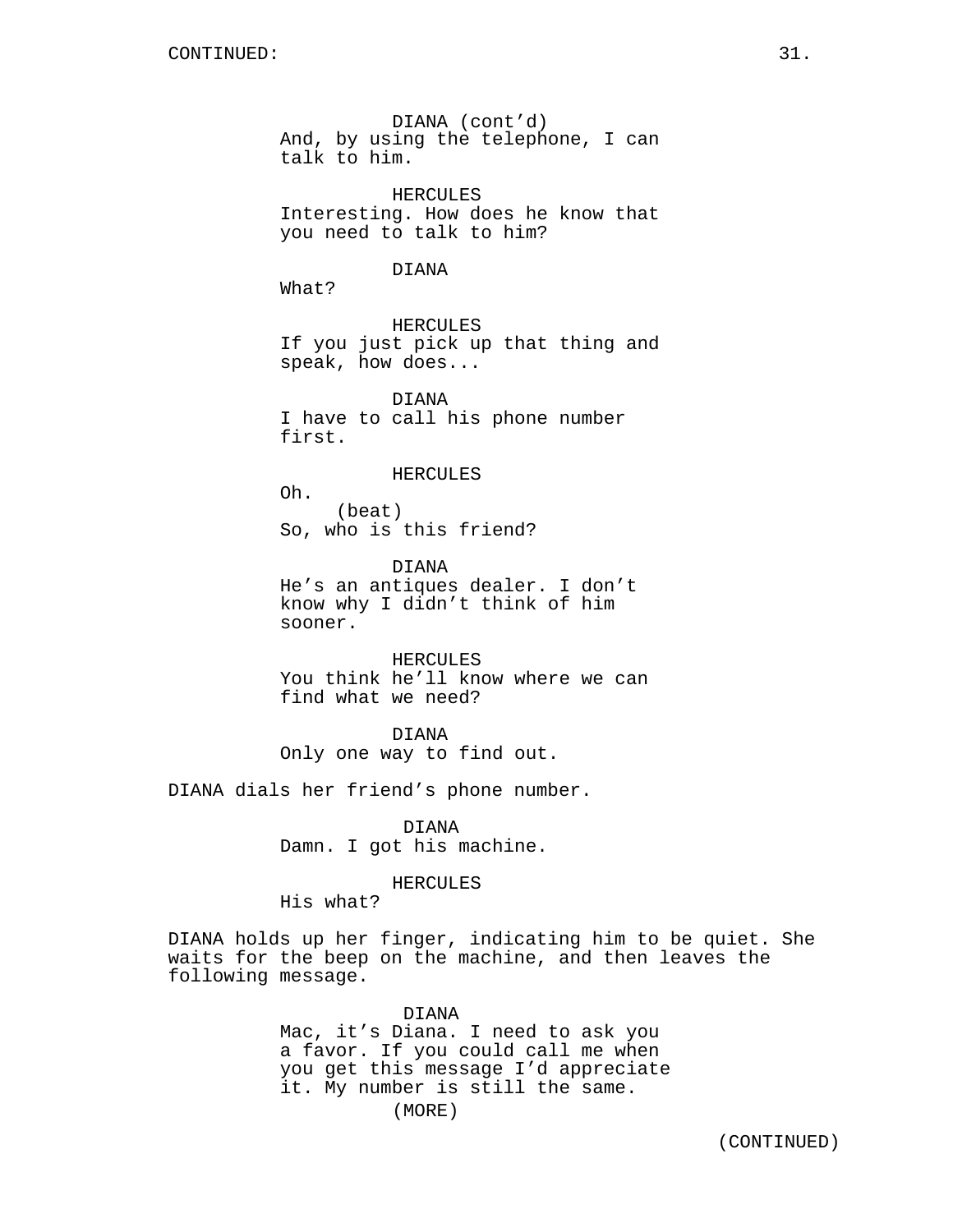DIANA (cont'd) But... in case you've forgotten it, it's 416-555-9867. Talk to ya later. Bye.

DIANA hangs up the phone.

HERCULES

Now what?

DIANA

We wait.

HERCULES

For what?

DIANA For him to call back. (beat) If Mac can't help, I...

They are both quiet for a moment. Neither wants her to finish that sentence. DIANA gets an idea to change the subject.

DIANA

Well, since there seems to be nothing to do at the moment, how about a history lesson?

HERCULES looks at her with a raised eyebrow.

HERCULES A history lesson?

DIANA

Yeah. What did you think of your first week here? Was there something you saw that you want to know more about? Anything that I probably take for granted that you wouldn't know anything about? Now's your chance. Ask me. We have time.

CONTINUE TO:

15 TIME FLIES MONTAGE 15

They discuss some of the changes in the world over the last 3000 years. DIANA tells him about her world, and he starts to tell her about his.

CONTINUE TO: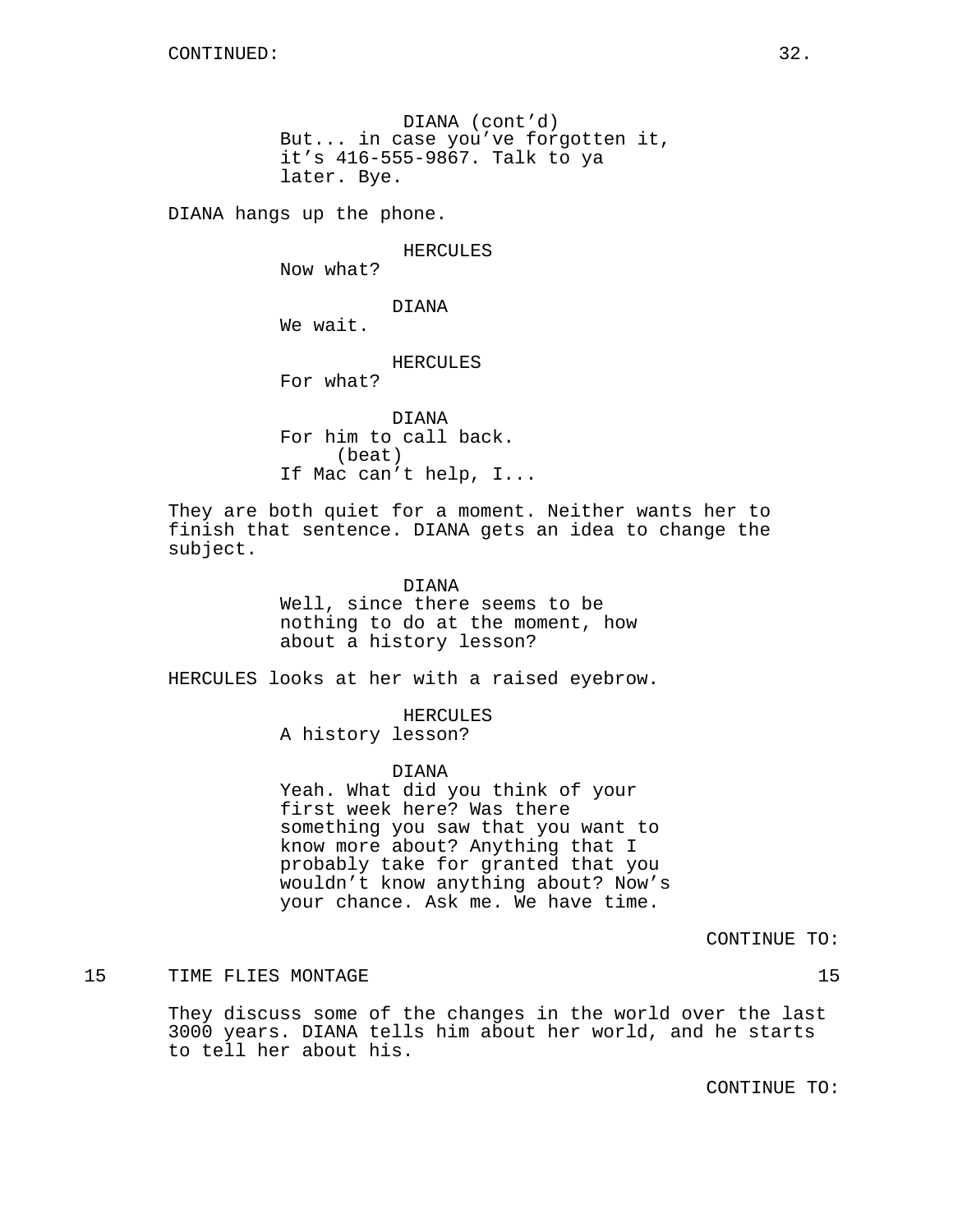# **SATURDAY JUNE 8th 1996**

16 TIME RESUMES (LIVING ROOM) 16

The clock strikes midnight.

DIANA I wish I could see your Greece. It sounds so... peaceful. So...

HERCULES Peaceful? Weren't you listening?

DIANA I know it, uh, had its share of monsters, and uh, warlords, and all. But... compared to the "here and now", "then" sounds peaceful.

HERCULES gives her an "okay" look. Pause. He looks at her. She yawns.

> DIANA Oh, sorry about that. I guess I'm more tired than I thought.

HERCULES It has been a long day.

DIANA That it has. (beat) I think I'm gonna go to bed.

DIANA rises off of the sofa, and looks at HERCULES.

DIANA Goodnight, Herc.

HERCULES

Night, Diana.

DIANA exits the room and heads down the hall. HERCULES stares up at the ceiling, thinking.

JUMP TO: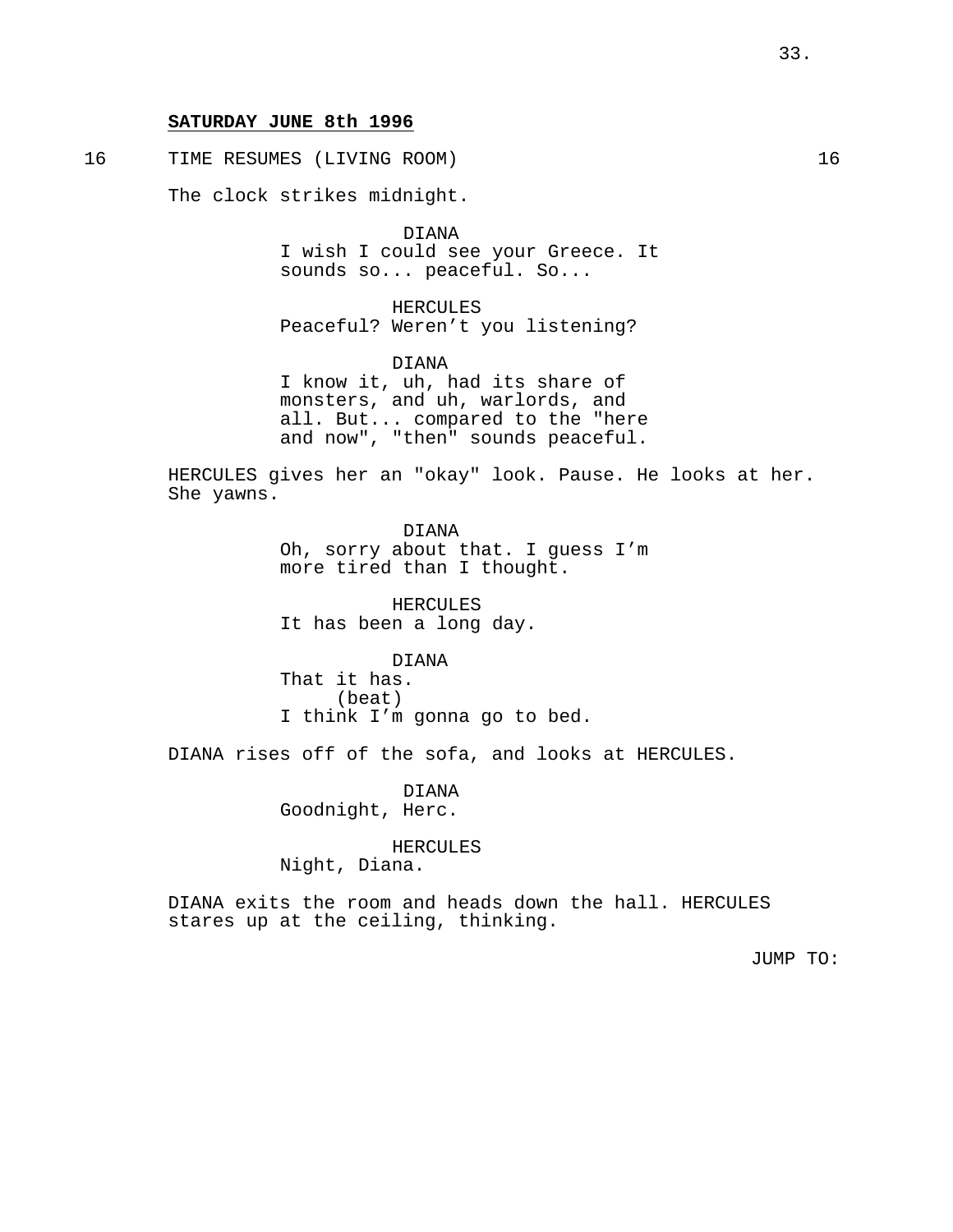# 17 EXT: THE POOL (NOON) 17

DIANA and HERCULES are enjoying a moment in the pool. They are having a water fight. There is a table located near the pool. The following items are on the table: A pitcher of juice with ice, two glasses, a cordless phone, DIANA's watch and bracelet, and HERCULES' gauntlets. HERCULES grabs DIANA in a playful manner. She squirms out of his grasp, and turns to him. She gets her hands full of water, and splashes him. He grabs her wrists and pulls her to him. They stop and just look at each other. He is about to kiss her, when the phone rings.

> DIANA I should get that. It might be Mac.

#### HERCULES

Yeah.

HERCULES lets her go. She gets out of the pool and goes to the phone.

# DIANA

Hello?

MAC (VO) Diana. It's Mac.

DIANA Mac, thanks for calling.

MAC (VO) It's been a while, D. What can I do for you?

DIANA I have a friend who...

MAC (VO) A friend. Of course.

# DIANA

Mac! (beat) This friend is interested in Ancient Greek artifacts. I was wondering if you knew of anyone who had any? Or anyplace we could look?

MAC (VO) Ancient Greece, hunh?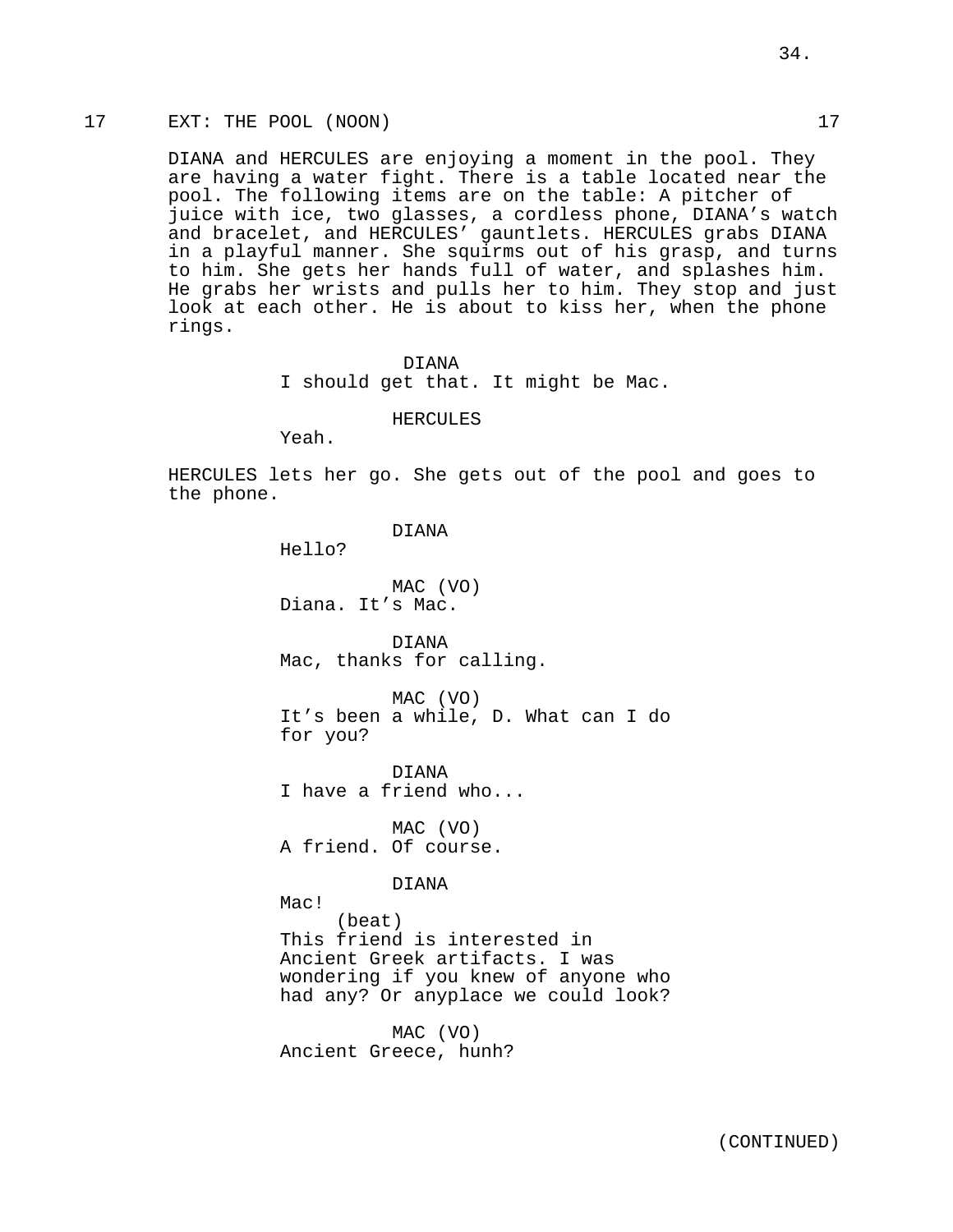DIANA Yes. MAC (VO) That's old stuff, D. Very old. (beat) Very rare. Very hard to find. And very expensive. DIANA I know that. Do you, or do you not know... MAC (VO) Not off the top of my head. But... (beat) ...let me make a few calls. I'll see what I can find. DIANA Thanks. MAC (VO) I'll call you when I learn anything. DIANA Thanks, Mac. You're a sweetheart. I owe you one. MAC (VO) One of these days I'm gonna have to collect all those ones that you owe me. DIANA Is that a promise or a threat? MAC (VO) Bye, D. DIANA Bye, Mac. DIANA hangs up the phone. HERCULES is still in the pool. She jumps in and goes to him.

HERCULES

Well?

DIANA He's gonna look into for us. Now, where were we?!?!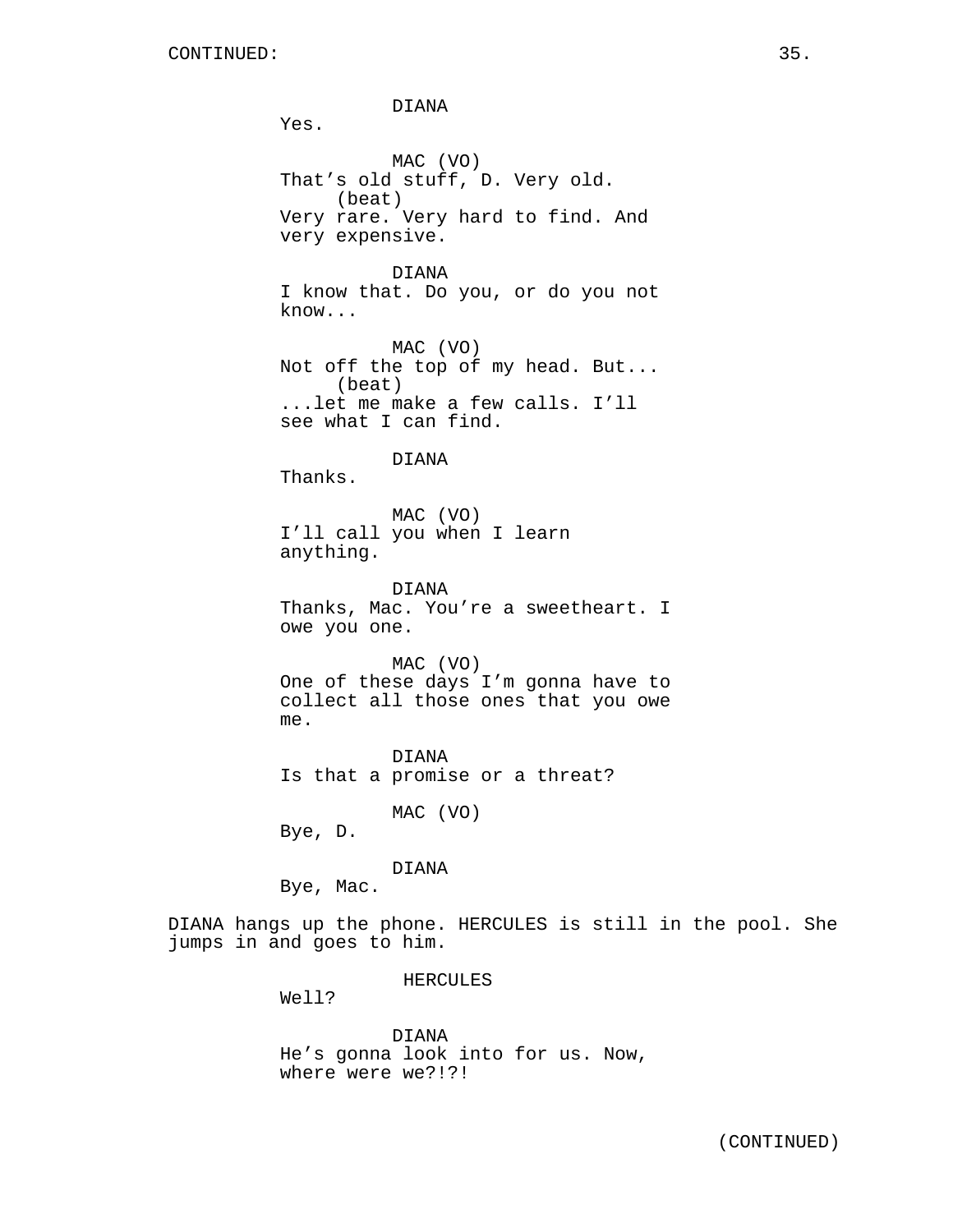# HERCULES I don't know what you mean?

DIANA smiles and kisses him. After about 15 seconds, he breaks the kiss.

> HERCULES I don't know about you, but I'm thirsty. I'm going to get a drink.

## DIANA I'll join you

They get out of the pool and head to the table. He pours juice into both glasses, and offers one to her.

# DIANA

Thanks.

## HERCULES

You're welcome.

DIANA dries her arm, and puts her bracelet on. They sit at the table. She looks at him. The following line is said in her mind.

> DIANA (VO) Why is he holding back? (beat) I can tell from the way he kisses me that he likes me. Why does he keep pulling back? (beat) Maybe he doesn't want to get involved because he hopes he can get home. He doesn't want to hurt me. (beat) But, if he can't get home, I wonder...

HERCULES notices she is staring at him.

HERCULES

What is it?

DIANA snaps out of it.

# DIANA

What?

She notices he is staring at her.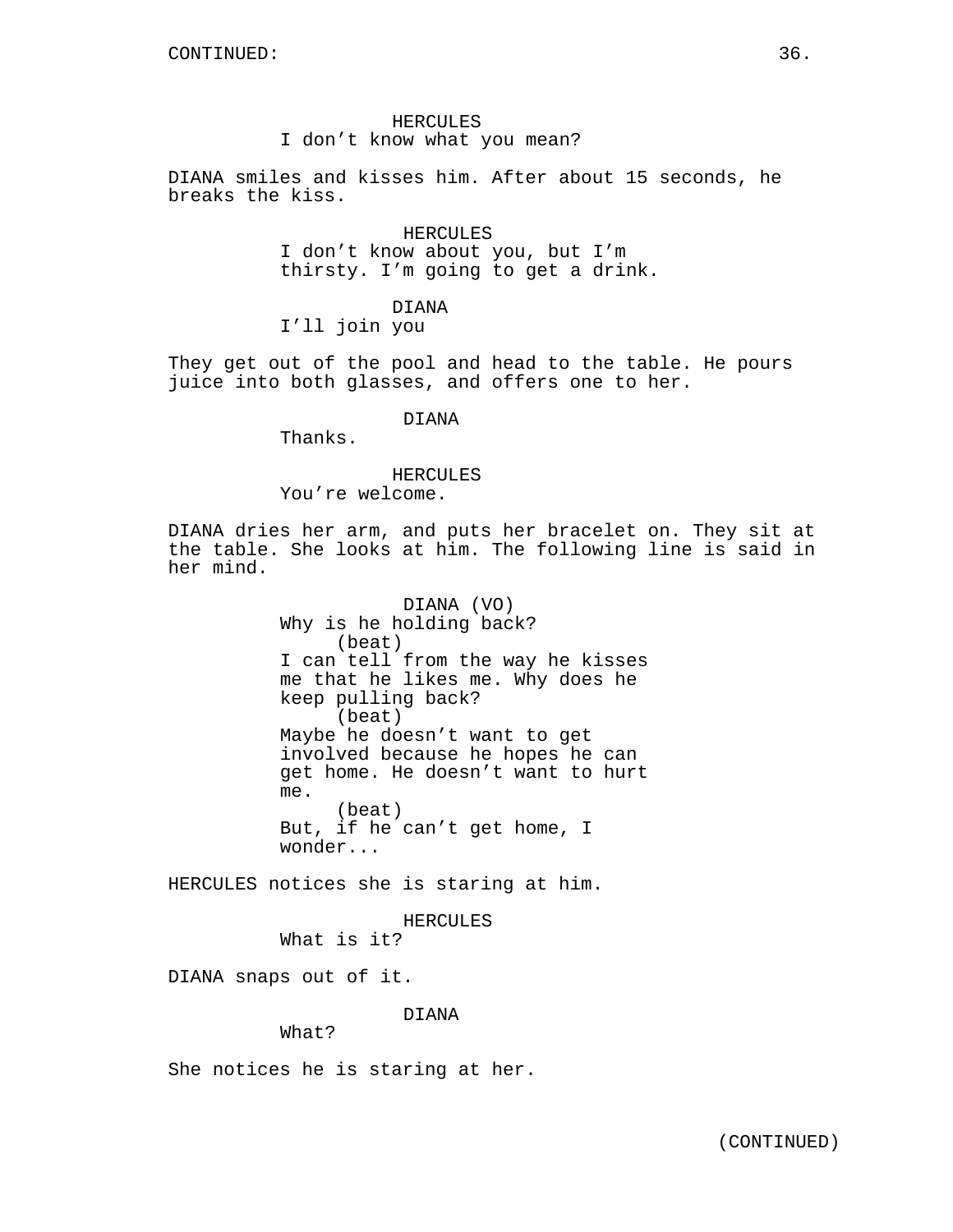HERCULES What's wrong?

DIANA Wrong? Nothing's wrong. What makes you...

HERCULES Why are you looking at me like that?

DIANA

Like what?

HERCULES gives her a "come on" look.

DIANA I guess I just still can't believe that I am sitting here, at this table, talking to Hercules. The real Hercules.

HERCULES is sure there was more to the look then that, but decides to let it go.

> HERCULES Okay. Last night we talked more about "here and now" then about "then". Is there anything you'd like to know?

DIANA Where to begin?!?! (beat) I've studied all the great legends, and always wondered how many of them were actually true.

HERCULES Well, pick one. (beat) If I know it, I'll let you know.

DIANA Okay. Let me think.

DIANA thinks for a few moments.

DIANA

How about...

DIANA continues thinking. After a few moments she picks one.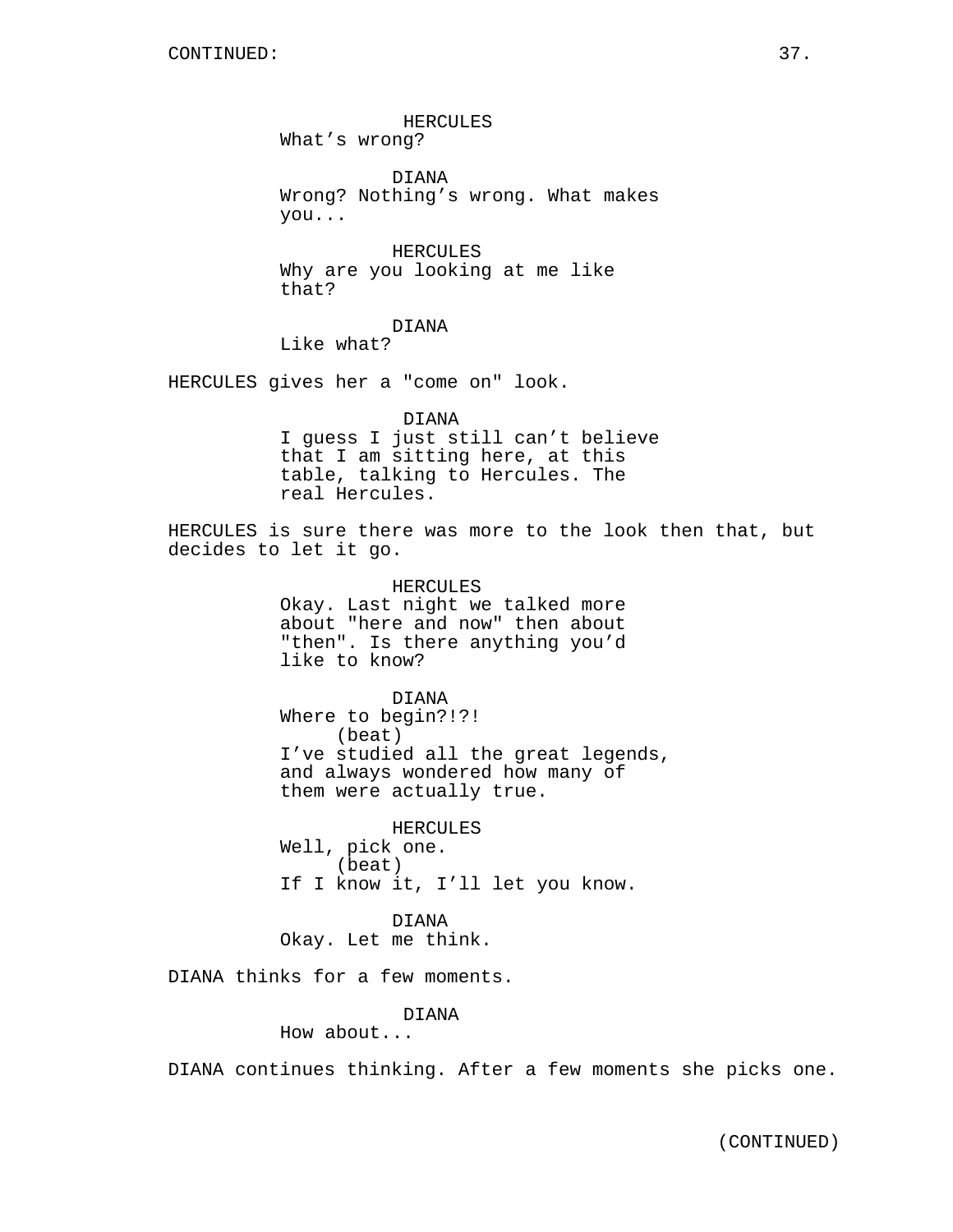DIANA Jason and the Argonauts. The Quest for the Golden Fleece.

HERCULES That one is true.

Momentary pause.

HERCULES I don't know how you know the story, but let me tell you how it really happened.

DIANA So you were on that voyage?

HERCULES Yeah. I was. So was Iolaus.

Momentary pause. DIANA can tell he misses his friend and nudges him on.

> DIANA I love that legend. The way Jason...

HERCULES looks at her.

HERCULES You want me to tell the story or not?

DIANA Sorry. Please go on.

HERCULES It all started...

FADE TO:

18 FLASHBACK (HERCULES' POV) 18

HERCULES recaps the events of "The Young Hercules" pilot.

FADE TO: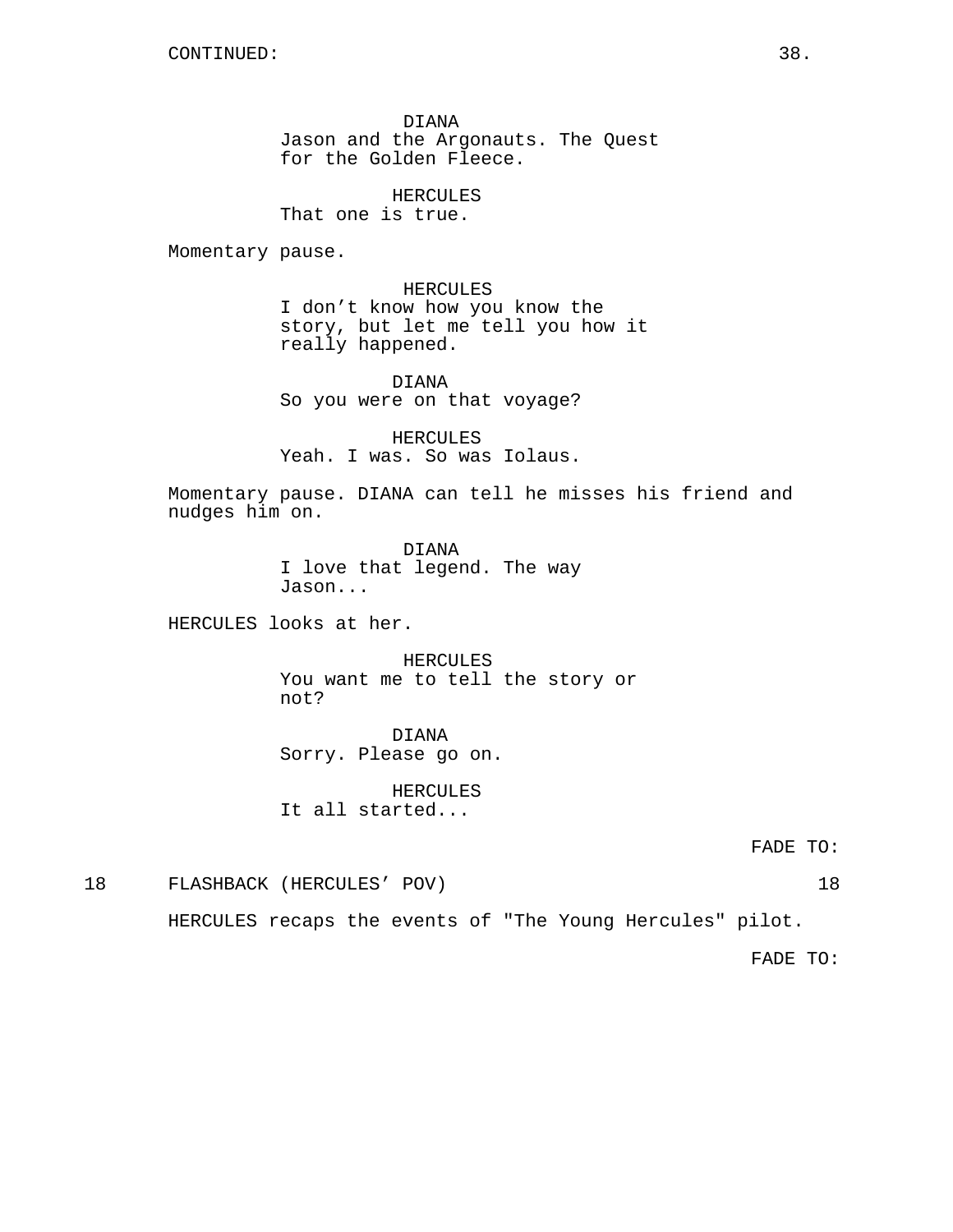19 EXT: THE POOL 19

HERCULES finishes telling the story.

DIANA

Wow.

HERCULES So, pick another one!

DIANA Let me see...

CONTINUE TO:

20 TIME FLIES MONTAGE 20

**EXT: POOL** -- HERCULES spends the afternoon telling her some of his adventures. As the sun sets, they head inside.

**INT: KITCHEN** -- They enter the house and have dinner. After dinner, they retire to the living room.

**INT: LIVING ROOM** -- HERCULES tells her more of his adventures. The clock chimes 11:00pm, and they decide to call it a night. They each head towards their own room, and close the door. Their conversation can continue tomorrow.

CONTINUE TO:

## **SUNDAY JUNE 9th 1996**

21 INT: LIVING ROOM (2:00PM) 21

HERCULES had just finished telling DIANA about another adventure.

DIANA

Really?

HERCULES

Yep.

DIANA So what sort of jewelery did you find in the chest?

HERCULES Simple stuff really.

DIANA Like what?

(CONTINUED)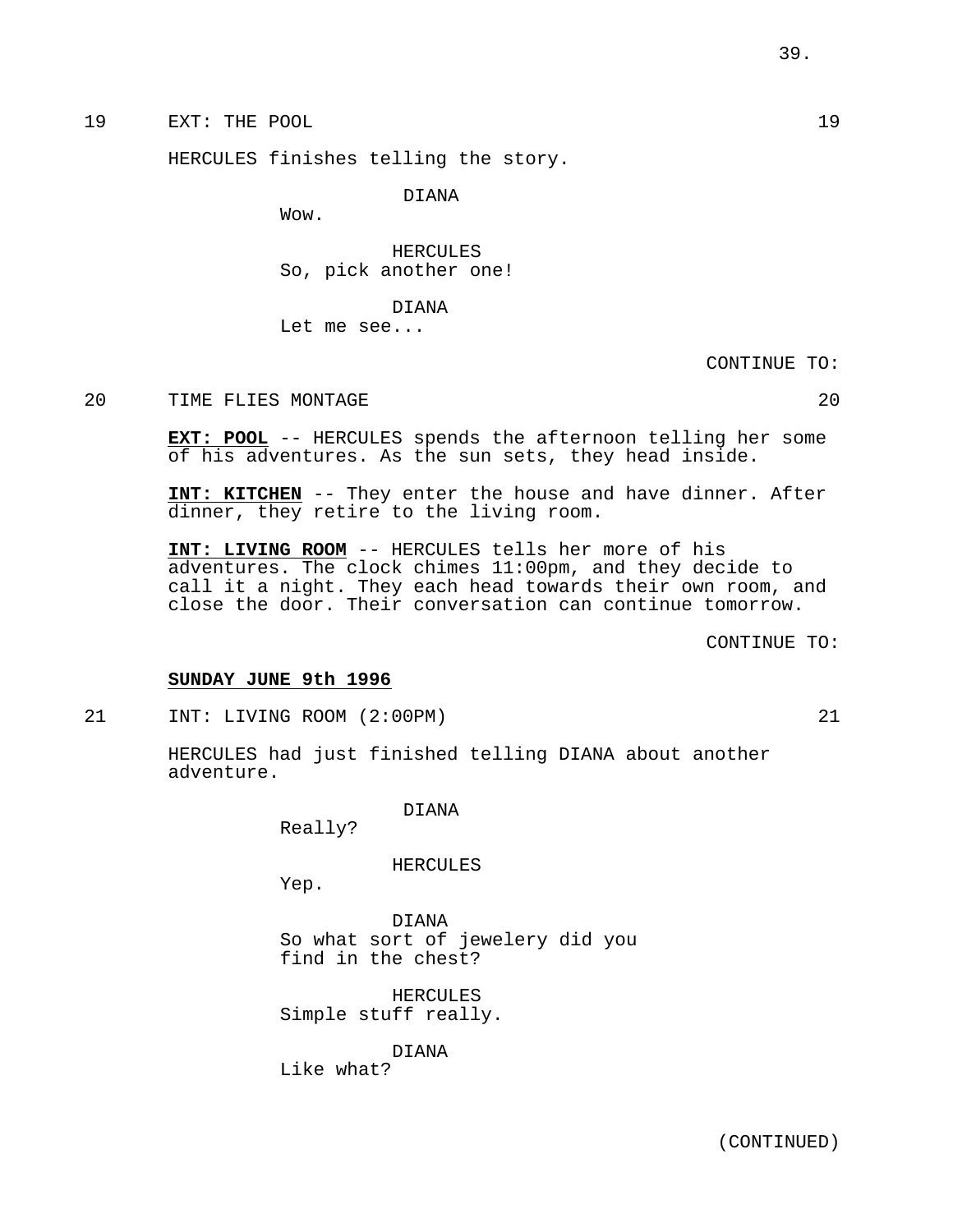HERCULES Gold chains, rings, bracelets, ... well, more like cuffs actually.

DIANA (raise eyebrow) Cuffs? What did they look like.

HERCULES opens his mouth to say something, when the phone rings.

DIANA

Hold that thought.

HERCULES cocks an eyebrow, not quite understanding the statement. DIANA answers the phone.

DIANA

Hello?

HERCULES notices the bracelet she is wearing. Really notices it. He stares at it for the whole phone conversation.

MAC (VO)

It's me.

DIANA Mac! Any luck?

MAC (VO) Sorry. I haven't found anything.

DIANA

Nothing?

MAC (VO) Ancient Greece was a long time ago, D. I don't think your friend is going to find what he's looking for.

DIANA Hey, what makes you think my friend is a he?

MAC (VO) With you they always are.

DIANA What's that supposed to mean?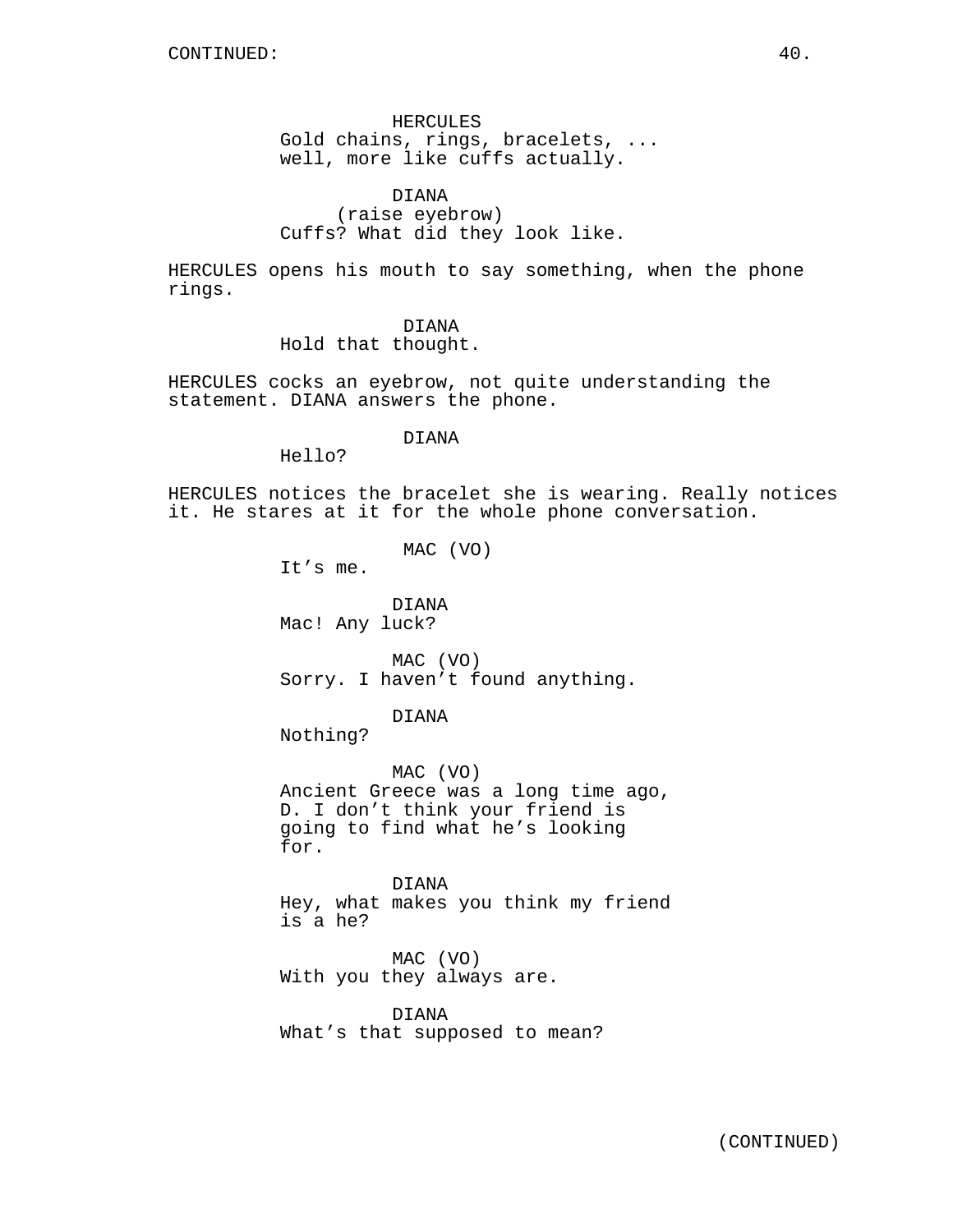MAC (VO) Nothing. (beat) Tell your friend that if I hear of anything I'll let you know.

DIANA Okay. Thanks, Mac. See ya around.

MAC (VO)

Bye.

DIANA hangs up the phone and turns to HERCULES.

DIANA Mac said he couldn't...

DIANA pauses as she notices that HERCULES is staring at her bracelet.

DIANA

Herc. (beat) Herc, what is it?

HERCULES Where did you get that bracelet?

DIANA

Why?

HERCULES Because I've seen ones just like it.

DIANA What? Where?

HERCULES Where do you think?

DIANA Really? I knew it was old, but I never thought it was that old.

HERCULES Can I see it?

DIANA

Sure.

DIANA removes the bracelet and hands it to HERCULES. He is inspecting the bracelet and only half paying attention to DIANA.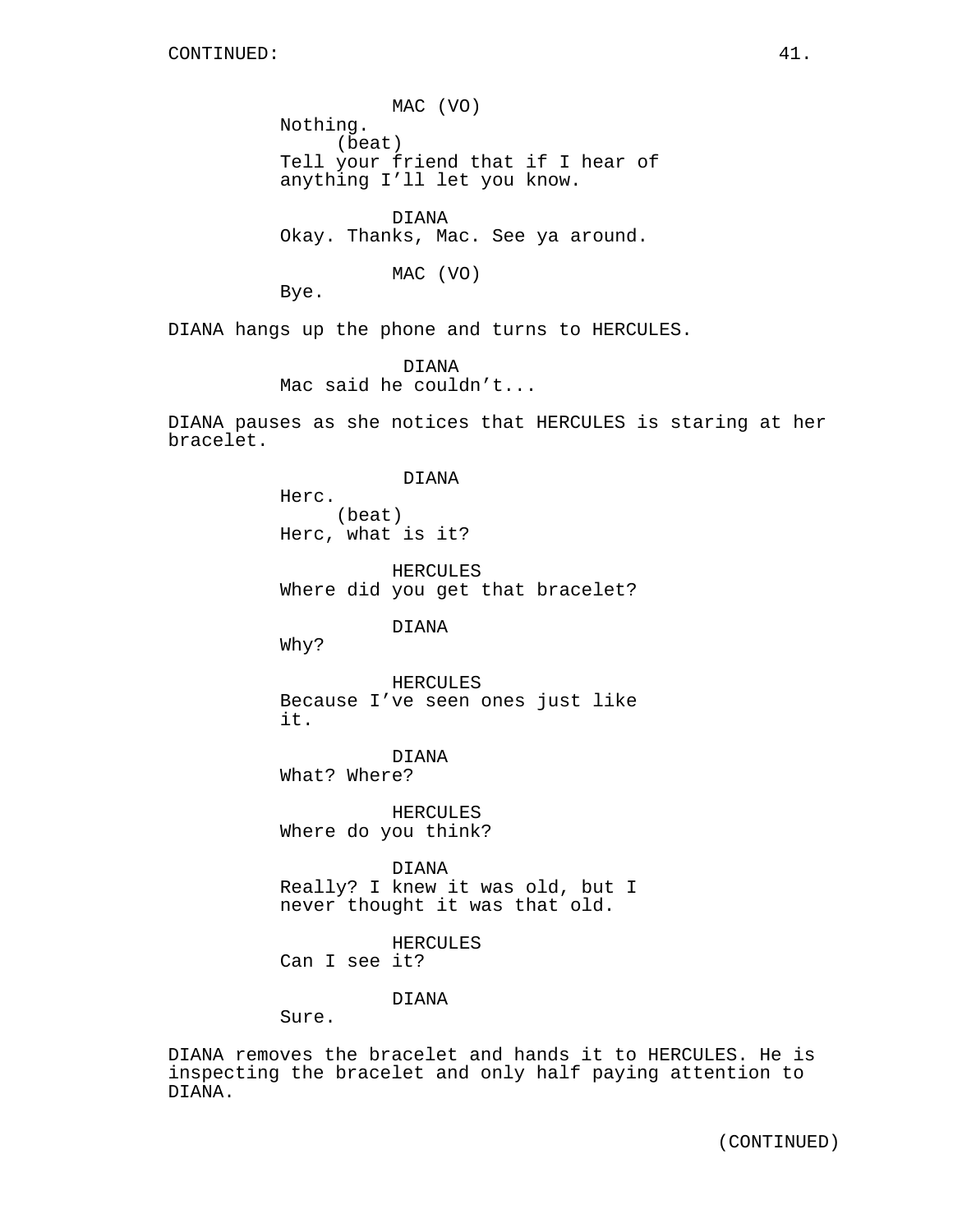DIANA Mac said he had no luck. So I guess it's back to square one. I just don't know where else to look.

HERCULES I don't think we have to.

DIANA

What?

HERCULES I think this bracelet might just be the key.

DIANA What do you mean?

HERCULES points to symbol on the inside of the bracelet. The symbol is in the middle of the inside.

#### HERCULES

See this?

DIANA leans over to look at what he is pointing at.

DIANA

Yeah.

HERCULES If I'm not mistaken, that's Hephaestus' mark. He put it on all his stuff.

HERCULES points to the symbol on his gauntlet.

#### HERCULES

See?

DIANA looks at the symbol on the gauntlet, then the one on the bracelet, then back to the one on the gauntlet.

> DIANA It kinda looks like it. But there is so much tarnish on the bracelet that it's hard to tell for sure.

HERCULES Is there any way to clean it?

Momentary pause as DIANA thinks.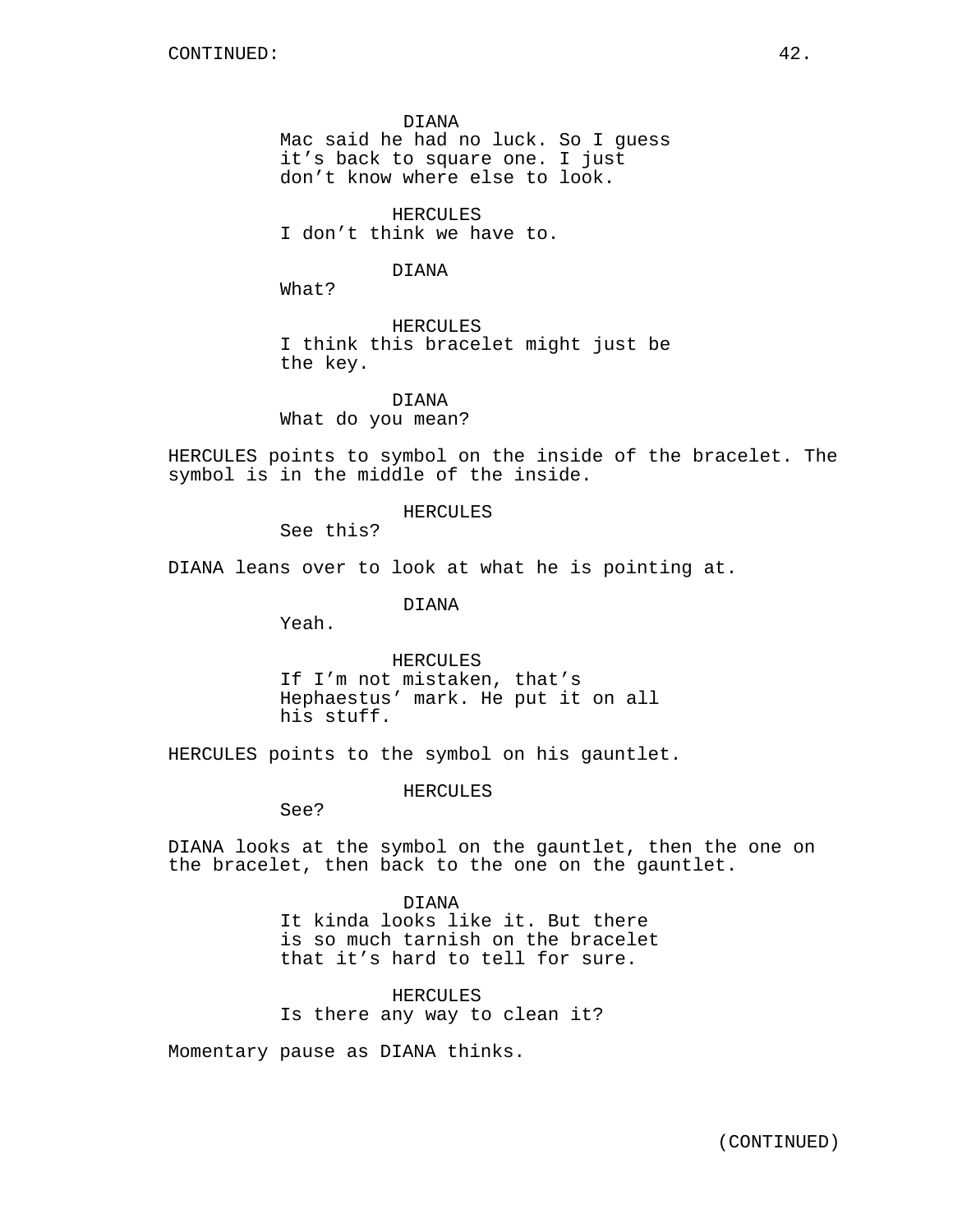DIANA Actually, there is.

DIANA rises from the couch and heads to the kitchen. HERCULES follows her.

CONTINUE TO:

#### 22 INT: KITCHEN 22

DIANA gets some salt, and some vinegar, and mixes them in a bowl. HERCULES watches her.

> HERCULES What are you doing?

DIANA Mixing salt and vinegar.

HERCULES I can see that.

BEAT

Why?

DIANA It's a natural tarnish remover.

HERCULES gives her a "hunh" look.

# DIANA

Once the salt has absorbed the vinegar, we will have a paste like substance. We cover the inside of the bracelet with the paste, and let it sit for a while. Then we brush the paste off. (beat) The vinegar will remove the tarnish.

DIANA finishes mixing the salt and vinegar. Once the substance is pastey, she applies the paste to the inside of the bracelet and lets it soak in the remaining paste.

HERCULES

Now what?

DIANA

We wait.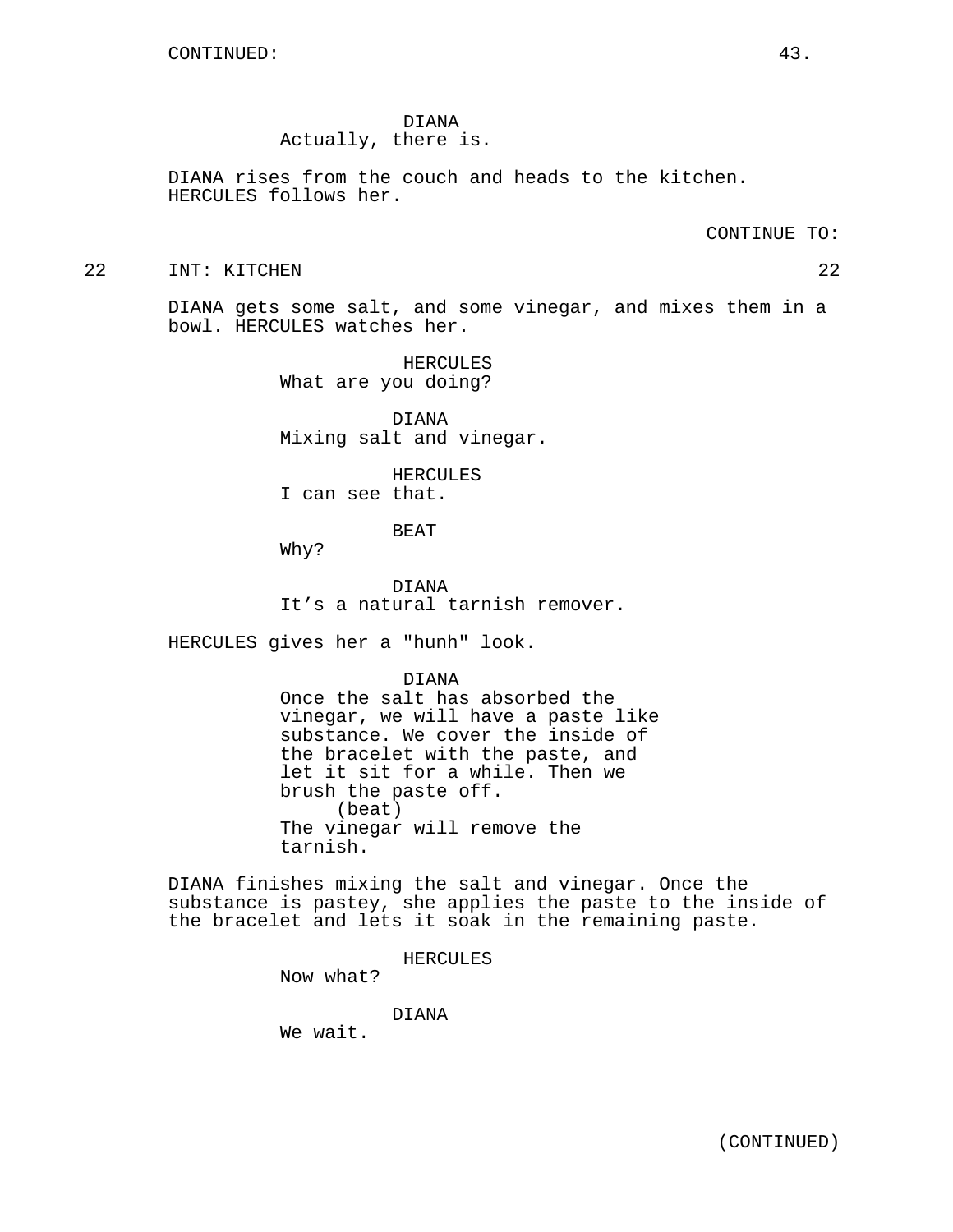HERCULES

How long?

DIANA Depends. (beat) How clean do we want it?

HERCULES and DIANA exchange a "very" look.

DIANA Why don't we go back to the living room and you can tell me about some more of your adventures?

HERCULES

Sure.

They return to the living room.

CONTINUE TO:

23 TIME FLIES (LIVING ROOM) 23

HERCULES tells her a few more adventures and then they check the bracelet.

CONTINUE TO:

#### 24 INT: KITCHEN 24

DIANA brushes the paste off of the bracelet with an old toothbrush. The inside is sparkling. HERCULES looks at the symbol.

DIANA

Well?

HERCULES It's Heph's mark alright.

Momentary pause.

DIANA I can't believe it was right in front of us the whole time.

HERCULES Now that we have three pieces of metal, let's move on to the next step in Nemesis' message.

The clock chimes 7:00pm. DIANA realizes that this might be the last night that she gets to spend with him.

(CONTINUED)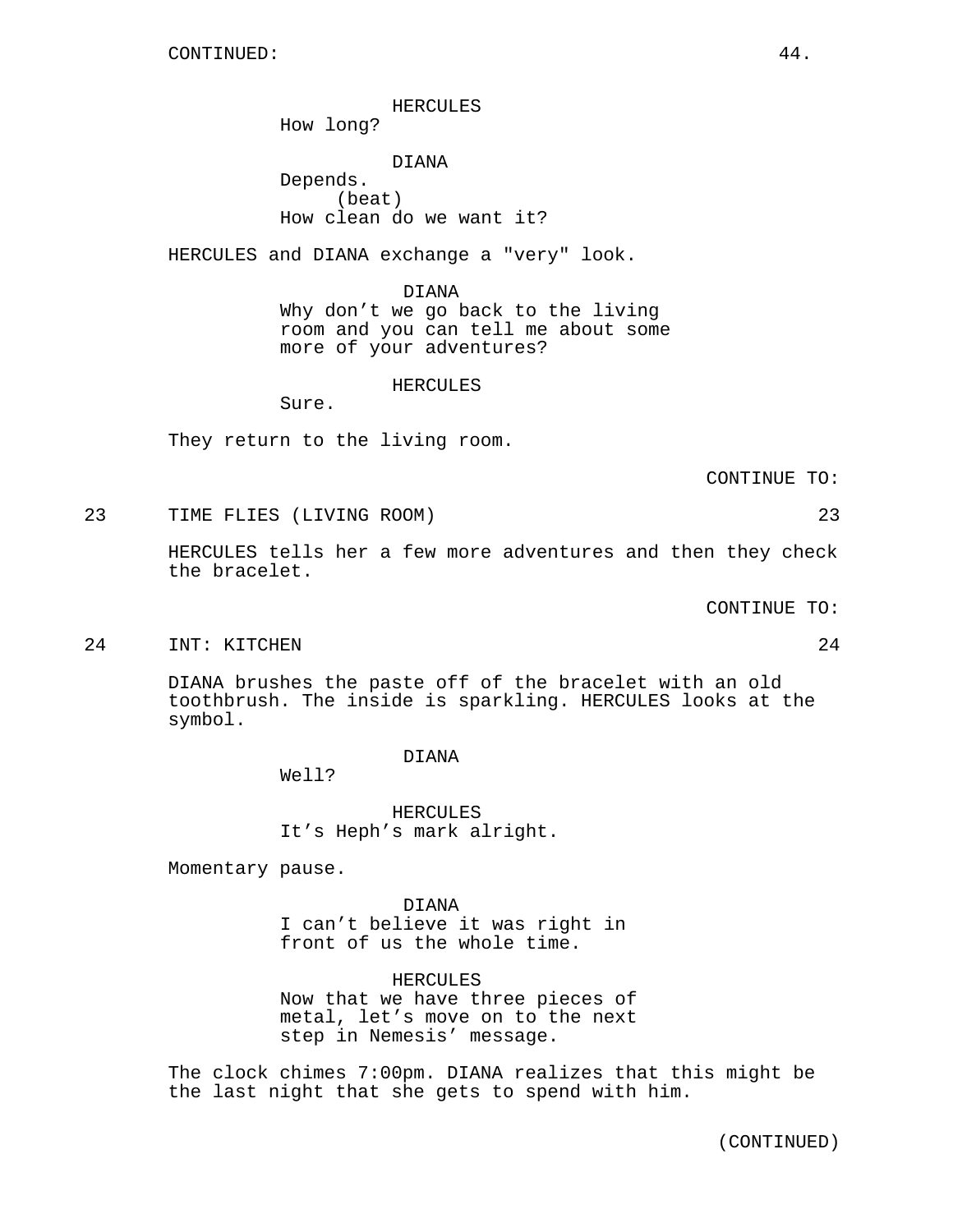DIANA Wait. I want to take you out on the town tonight. Show you our night life. What do you say?

HERCULES doesn't answer her.

DIANA This is a once in a lifetime opportunity, Herc.

HERCULES still doesn't answer her. He appears to be thinking.

> DIANA Come on. We can finish Nemesis' stuff tomorrow. Then you'll be going home.

HERCULES ponders her suggestion. After a few moments he gives in.

## HERCULES

Okay.

DIANA Good. Come on, I'll help you find something to wear.

They head to his room.

CONTINUE TO:

25 TIME FLIES MONTAGE 25

**INT: HERCULES' ROOM** -- DIANA tells him what clothes he should wear, then heads to her room.

**INT: DIANA's ROOM** -- DIANA gets ready and exits her room.

**INT: MAIN ROOM** -- HERCULES is waiting in the main room. DIANA enters the room and they leave.

**CITY: NIGHTLIFE - RESTAURANT/CLUB** -- They go out for dinner, then dancing. They leave the club around midnight and head back to DIANA's.

CONTINUE TO: